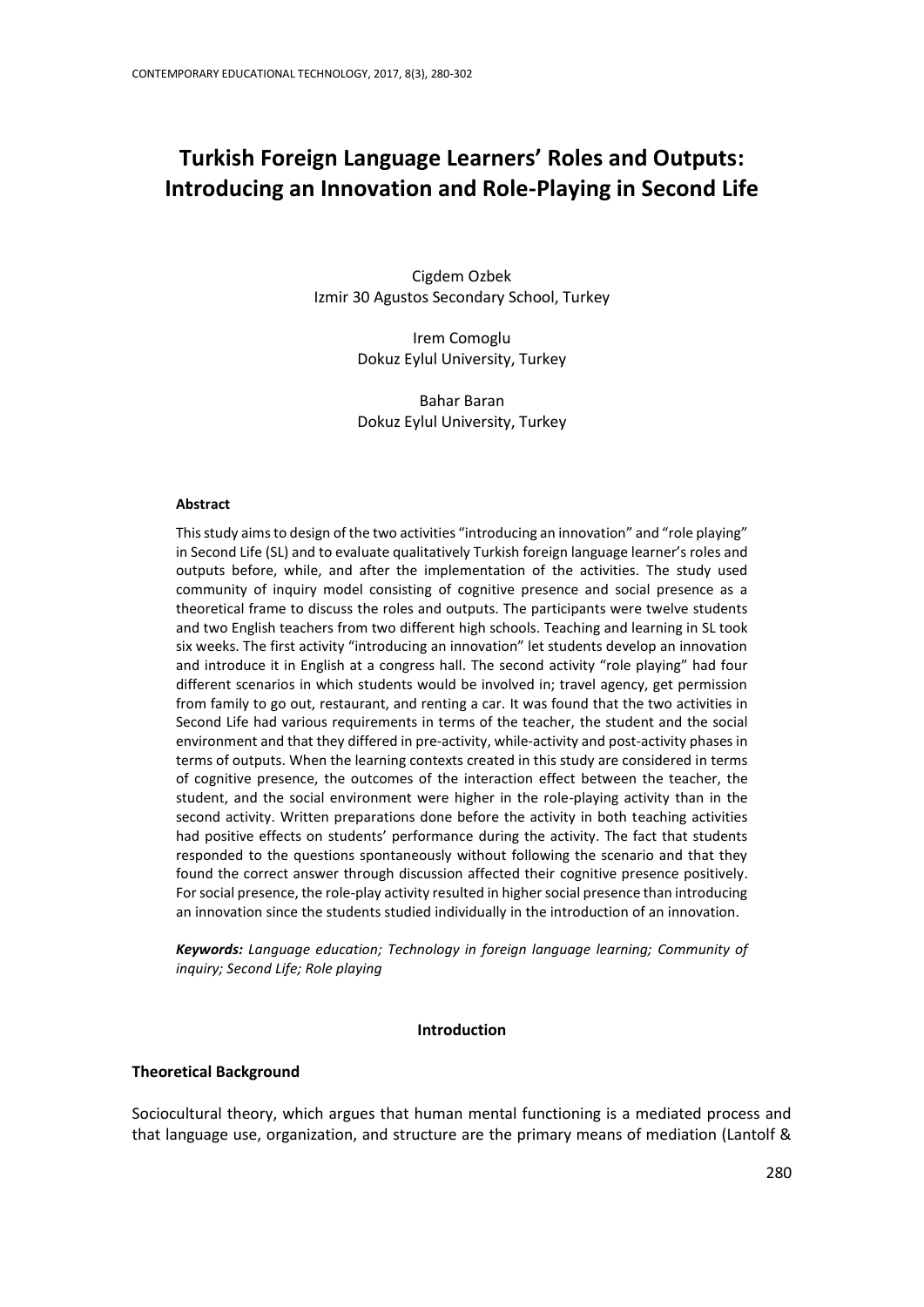Thorne, 2006) provides a basis for the usefulness of Second Life (SL) in language learning and teaching. Sociocultural theory can help us understand how language learners develop learning strategies to become competent members of a language learning community (Schieffelin & Ochs, 1986). At the heart of Vygotskian and sociocultural theory lies the notion of *mediation*; that is, human activity is developed through social interaction involving the use of tools or signs such as computers and language. According to this view, language acquisition is facilitated through collaborative dialogue and cooperation with peers. Multiuser Virtual Environments (MUVEs) can be considered a useful tool for providing interaction and collaboration among learners (Wang, 2005).

By the same token, the Community of Inquiry Framework (CoI), developed by Garrison, Anderson, and Archer (2000) also motivates the uses of SL for English language teaching. Preliminary studies about the use of CoI as a framework for SL studies (Burgess, Slate, Rojas-LeBouef, & LaPrairie, 2010; McKerlich & Anderson, 2007; Pellas, 2017) recommended the use of CoI in virtual online learning in many other disciplines. Congruent with the work of Dewey (1998) and constructivist approaches, this process model of online learning suggests that worthwhile online learning occurs within a community through the interaction of three core elements: *cognitive presence*, *social presence,* and *teaching presence*. The first main element, *cognitive presence*, refers to the extent to which the participants in a community of inquiry are able to construct meaning through sustained communication. The second core element, *social presence*, is the ability of participants in a community of inquiry to project their personal characteristics into the community. The three main aspects of social presence are effective communication, open communication and group cohesion, which help create the conditions for inquiry and quality interaction to achieve educational goals. The third element of the model, *teaching presence*, performed by the online instructor in an educational setting is the responsibility of supporting and enhancing social and cognitive presence for the purpose of realizing educational outcomes (Garrison, 2007; Garrison, Anderson & Archer, 2000). It is important to note that these core elements have characteristics in common with the originators of communicative approaches to language teaching, namely, that learners use the target language in a contextualized, meaningful and social environment characterized by interaction.

Communication technologies may also help reduce foreign language learning anxiety which is a serious hindrance to successful learning. As included in Krashen's (1981) Monitor Theory, the affective factors such as anxiety and self-confidence relate directly to language acquisition and can facilitate or impede the language acquisition process. Variables such as lack of motivation, anxiety or low-esteem can create a mental block that prevents comprehensible input from being used. In this sense, Computer-Mediated Communication (CMC) through simulation, MUVEs, gaming and so forth fosters positive affective learning atmospheres, allowing learners to try new behavioral patterns with a minimum of stress (Garcia-Carbonell, Rising, Montero, & Watts, 2001, p. 486).

#### **The Internet in Foreign Language Education**

The aforementioned aspects, together with the increasing need to provide learners with the opportunity of interacting with other speakers in the target language, may explain the recent mounting interest in the use of computer technologies within the field of foreign language teaching. Son (2011) classifies various online tools used in foreign language education as: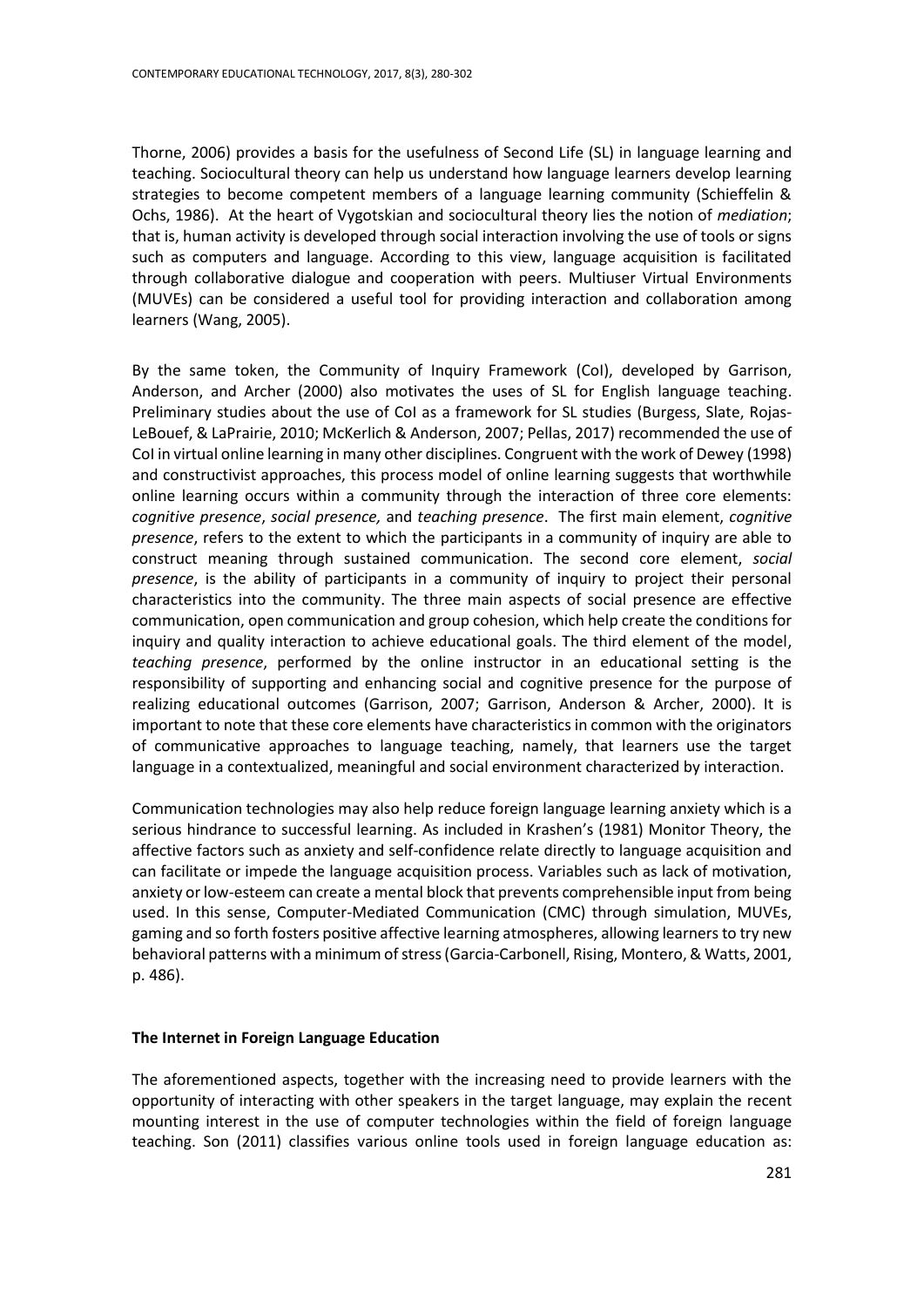learning/content management systems; communication; live and virtual worlds; social networking and bookmarking; blogs and wikis; presentation; resource sharing; Website creation; Web exercise creation; Web search engines; dictionaries and concordances; and utilities. Previous studies conducted on the use of online tools and resources for foreign language learning and teaching suggest various advantages. A research study by Fynn and Wigham (2011), for instance, examined the impact of VoiceForum, an asynchronous virtual web platform for oral interaction, on English language learners' oral production in China. The study found out that the platform helped increase students' confidence concerning oral production and encouraged interaction among peers in a context where learners had difficulty in spoken production. Another research study conducted by Berns, Gonzalez-Pardo and Camacho (2013) explored the impact of game-like applications in 3-D virtual environments on language learners' motivation and learning. They concluded that game-like applications in a virtual world provided opportunities for collaboration and interaction and significantly enhanced students' learning experiences. Garrido-Inigo and Rodríguez-Moreno (2015) investigated the effectiveness of the OpenSim platform as a tool in teaching French to tourism students, conducting formative evaluation of students' relevant experiences. The findings indicated that language learning results in reading comprehension, listening comprehension and written expression were positive.

#### **Second Life in Foreign Language Education**

In Second Life, the user creates an avatar that can communicate through voice, text messages, body language and gestures. There are not strict game rules, objectives, roles and environments, which allows the use of Second Life for social networking, education, training and business (Czepielewski, 2011; Salt, Atkins & Blackall, 2008; Wang & Braman, 2009). Second Life is naturally social, that is, it requires a socially active community. Several studies have been conducted on the use of Second Life in foreign language learning and teaching, mainly within the framework of task-based learning. Kamali (2012) investigated the anxiety, motivation, and self- confidence of university English preparatory class students in a tasked-based SL activities about English speaking practice. She revealed that students gained motivation and selfconfidence and overcame their anxiety-related problems towards speaking English. In a study by Grant and Huang (2010), language learners were asked to complete tasks collaboratively in the Second Life environment. Survey results indicated that freshmen benefited greatly from collaborative interaction and the scaffolding provided by peers in the virtual platform. Learners in the study also reported that the Second Life experience was useful in gaining cultural experience and improving self-efficacy. In another research study by Jauregi et al. (2011), Spanish language students at B1 proficiency level were expected to communicate synchronously with native speakers in the target language and act collaboratively in the Second Life virtual environment. According to the results of questionnaires and interviews conducted, interaction tasks aimed to enhance effective intercultural communicative competence proved to be beneficial and triggered dynamic instances of oral interaction in Second Life. Wehner, Gump and Downey (2011) investigated the motivation of students in an undergraduate Spanish course using Second Life. They revealed that SL activities decreased student anxiety and increased student motivation to learn Spanish.

It was observed that researchers used different teaching techniques in the SL setting. Most popular of them are problem-based learning (Rogers, 2011), six thinking hats (Gregory &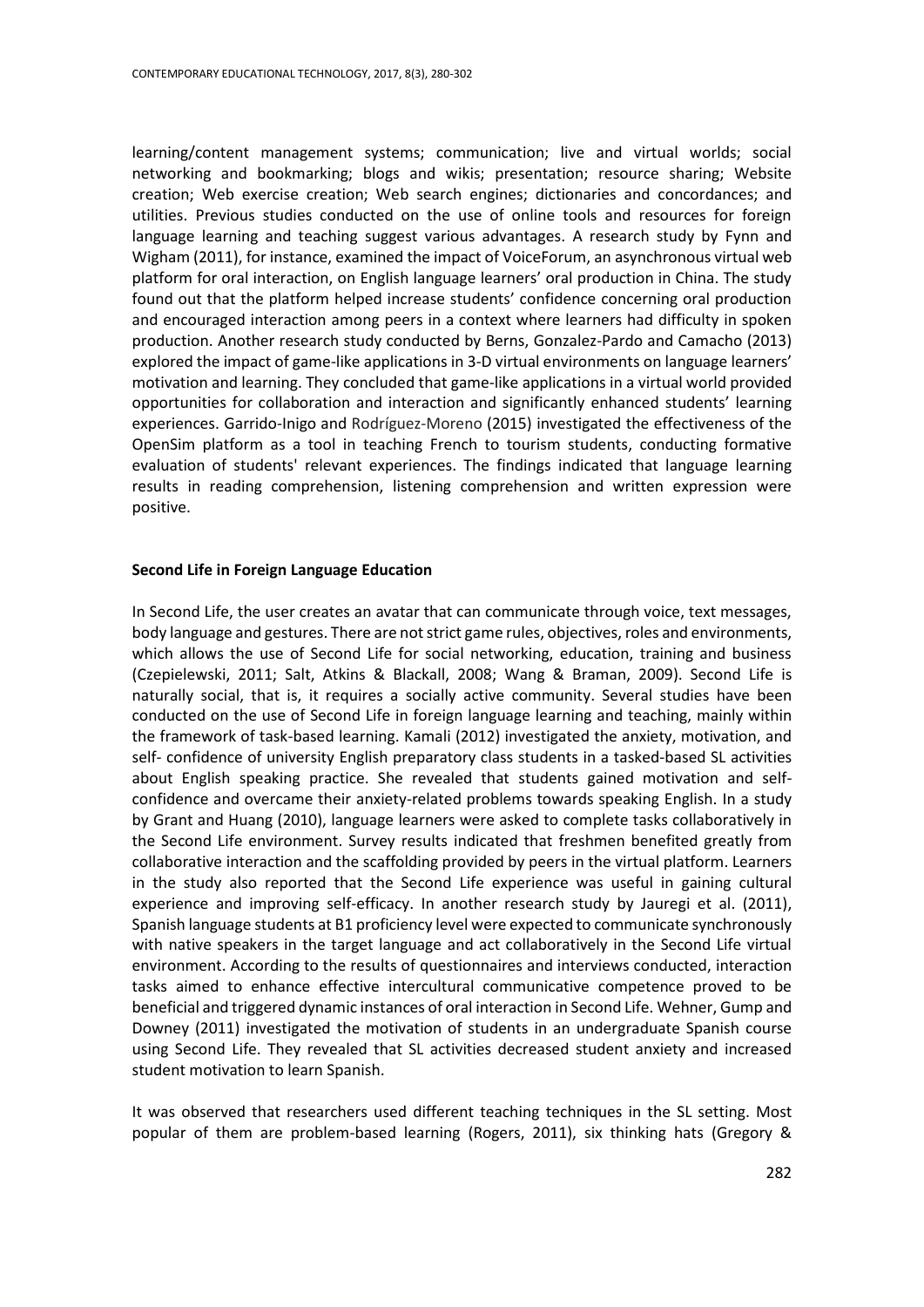Masters, 2012) and role playing (Gao, Noh & Koehler, 2009; Rudra, Jager, Aitken, Chang & Helgheim, 2011; Kamali, 2012; Lin,Wang, Grant, Chien & Lan, 2014; Wills, Leigh & Ip, 2011 ;). The most frequently used technique in these studies is role playing in the SL setting.

In sum, previous literature suggests that the use of Multi User Virtual Environments in foreign language teaching has increased recently, revealing positive outcomes. Learners, teacher, teaching strategies and materials are considered to be the most important factors affecting success in these environments.

# **Rationale for the Study**

The current trend in the field of foreign language education supports the notion that students need to develop some degree of communicative competence, but the actual practices in the language classroom seem to be far from this expected outcome. Unfortunately, teacher talk has typically been found in the past to dominate the foreign language classroom and informal talking and conversation that can encourage communicative proficiency is still not the common pedagogical practice in many settings (Donato & Mccormick, 1994; Garcia-Carbonell, Rising, Montero, & Watts, 2001; Smith, 2003; Uztosun, Skinner, & Cadorath, 2014). In Turkey, two studies analyzing the foreign language education policies in Turkey during 2003-2013 and examining language students and teachers' views proposed that foreign language curricula in Turkey should be arranged because of learners' poor listening and speaking skills and some regulations should be made in the context of students, teachers, teaching programs (Can & Can, 2014; Ozkan, Karatas, & Gulsen, 2016). Therefore, the rationale behind this study was the requirement to develop students' speaking and listening skills by using effective language learning activities.

The best language learning takes place when the learner has a genuine reason for language use in a social and interactive environment. In this regard, computer-mediated communication appears to be a beneficial tool for facilitating second language acquisition (SLA) due to its interactive and social nature (Satar & Ozdener, 2008; Smith, 2003). CMC may increase learner participation, promote social interaction, enhance motivation, increase peer collaboration, and reduce inhibition (Garcia- Carbonell, Rising, Montero, & Watts, 2001; Ibanez et al., 2011; Peterson, 2006; Smith, 2003; Stevens, 2006).

Apart from learner perspectives, teachers' knowledge of and attitudes toward the use of CMC in language teaching is effective in getting their students to communicate in a foreign language in CMC (Tseng, 2016). Technological Pedagogical Content Knowledge (TPACK) is teachers' knowledge of and attitudes toward technology, pedagogy, and content (Mishra & Koehler, 2006). Therefore, researchers have been interested in how to develop teachers' TPACK (Mishra & Koehler, 2006; Tseng, 2016). In this study, teachers and learners used Second Life, one of the most popular 3D MUVES and a modern and advanced form of CMC. SL's effective visual interface and feel of reality are to be some remarkable features of more effective e-learning environments (Mennecke, Triplett, Hassall, Conde & Heer, 2011).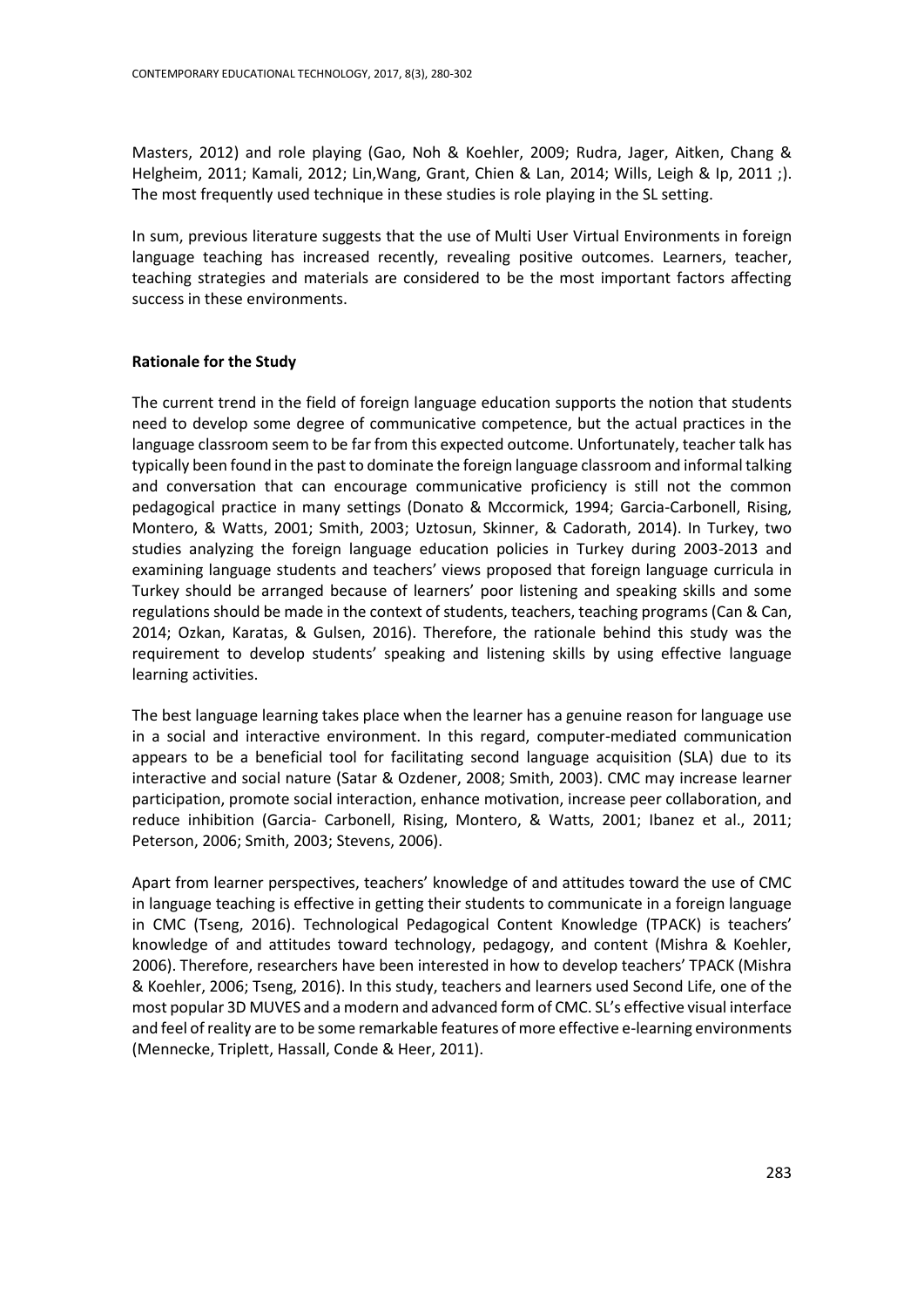## **The Purpose of the Study**

The current study explores the design of the two activities "introducing an innovation" and "role playing" in Second Life and to evaluate qualitatively Turkish language learner's roles and outputs before, during and after the implementation of the two activities. Despite the fact that role playing is the most frequently used technique in previous studies, this study includesrole playing and presentation techniques together, making possible comparisons between the two techniques. The topic of the presentation is "the introduction of an innovation". Innovation in this study means *an idea, practice, or object that is perceived as new by an individual or other unit of adaption* (Rogers, 2003, p.12). The study strives to find out answers to the following questions:

- What are the roles of the English language teacher, students, and social environment before, during and after introducing an innovation (activity 1) in SL?
- What are the roles of the English language teacher, students, and social environment before, during and after role playing (activity 2) in SL?
- What are the outputs of implementation of the two techniques (introducing an innovation and role playing) in SL environments?

#### **Methodology**

Foreign language teachers usually try to implement interesting and efficient teaching techniques in their classrooms. They informally evaluate their own teaching and decide to continue to use teaching techniques. However, scientific research is important since they enable researchers and teachers to obtain accurate and reliable information from their environments (Fraenkel & Wallen, 2001). Researchers studying on technology use in education have tended to conduct qualitative research because of the complexity of new technologies and learning process and the unexplored nature of the new phenomenon (Knupfer, & McLellan, 1996; Savenye & Robinson 2003). In addition, 3D-multiuser virtual environments let users communicate one-toone and they require to study in small study groups. Therefore, this research study is based on mainly the case study approach, which is one of the qualitative traditions. Yin (1994) defines case study as "an empirical inquiry that investigates a contemporary phenomenon within its real-life context, especially when the boundaries between phenomenon and context are not clearly evident (p.13). This study includes two case studies because it is focused on the results of implementation of introducing an innovation and role play techniques in SL to develop speaking skill of high school learners. These cases were problem centered and small scale.

#### **Design of the Activities**

The activities to be used for promoting students' speaking skills were determined, considering the opinions of the two English teachers who participated in the current study. During the interviews, the researchers asked the teachers questions about their teaching ways of speaking in English and the problems they face. In the light of the interviews, two Second Life activities were selected: introducing an innovation and role playing daily-life scenarios.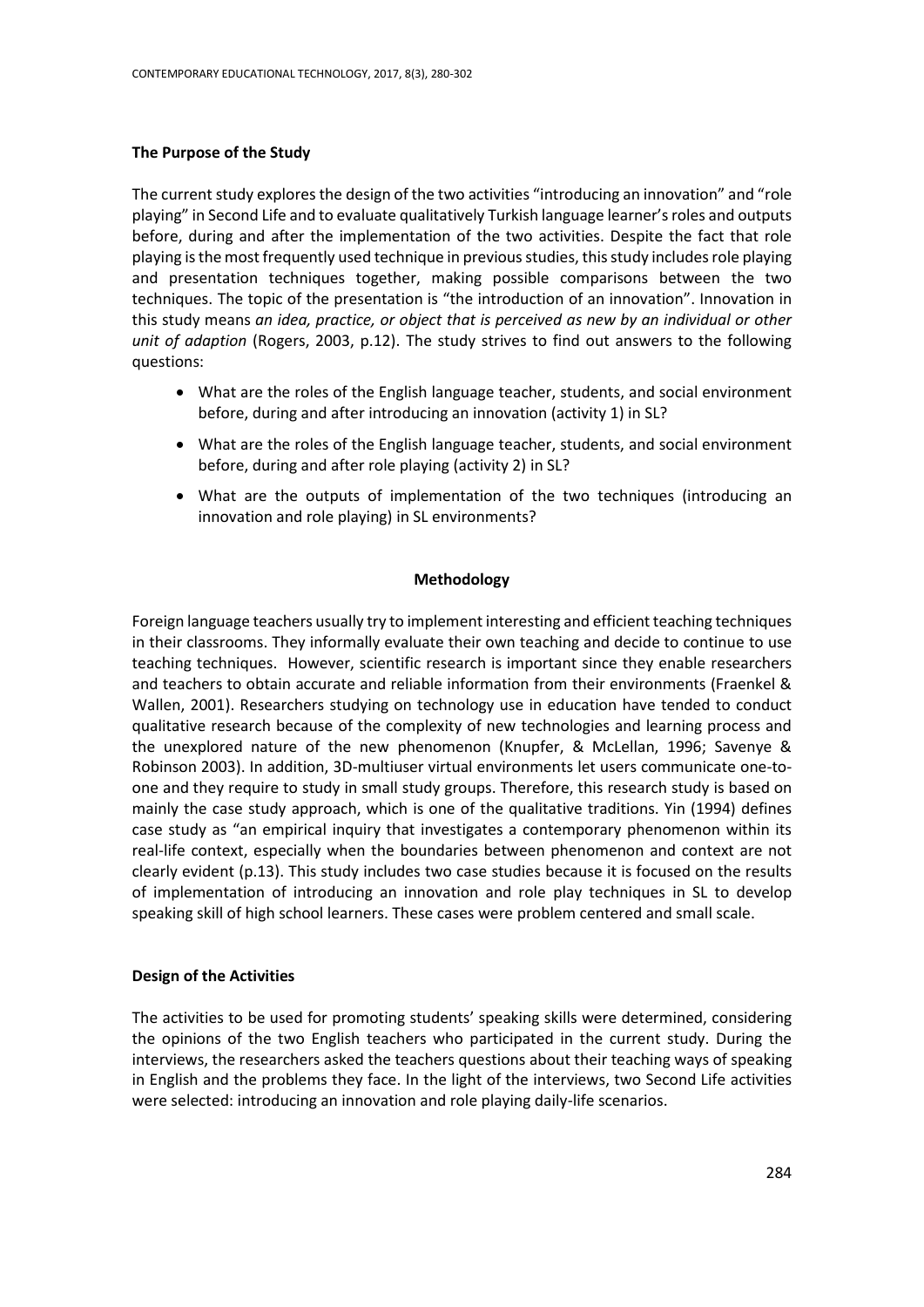The SL teaching process took six weeks. In the 1st and 2nd weeks, the researchers made a presentation about SL and the responsibilities of the two teachers and 12 students during the process. The study group participated in an orientation program in SL. The orientation program included topics about registration, installing SL to personal computers, dressing up, and traveling to different destinations. In the 3rd week, 12 students connected to SL synchronously. After the 3rd week, the students were ready to participate in SL English teaching activities.

*Introducing an innovation (activity 1):* The responsibility of the students was to develop an innovation and introduce it in English at a congress. The researchers designed a congress room including flexible space and technical utilities such as a table and chairs, pink seats, a stage, spotlights, and a projection screen (Figure 1). An example of an innovation can be a pen including a mirror that can be used as a mascara and eyeliner.



Figure 1. Introducing an Innovation (Activity 1)

Role playing four daily-life scenarios (activity 2): This activity required 4096 m<sup>2</sup> SL field which is divided in four different fields in SL (Figure 2). Four destinations were designed for this activity; travel agency, getting permission from family to go out, restaurant and renting a car.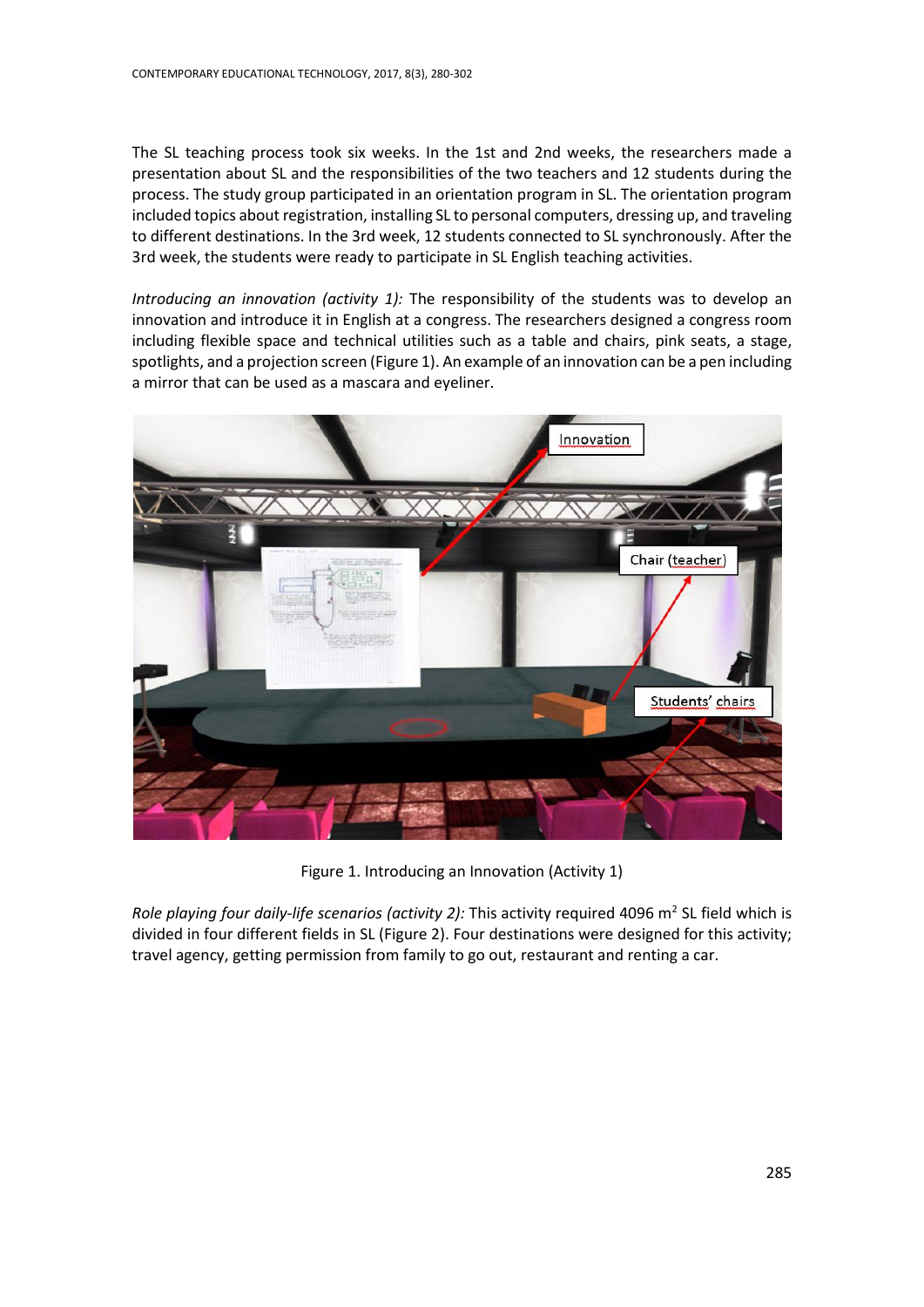

Figure 2. Role-playing (activity 2)

# **Study Group**

Purposeful sampling method was preferred to determine which schools would be used in the study. The selection of two schools was based on some criteria: a) schools should be located in Izmir/Turkey, b) schools should have a computer laboratory, c) they should have a high-speed Internet access, d) location of two schools should be close, e) school achievements should be similar, and f) students in two schools should have sufficient background to participate in this study. After schools were determined, the selection of students was made according to teachers' opinions and students' willingness to participate. Finally, six students from School-1 and six students from School-2 participated in this study (Table 1).



#### Table 1. Backgrounds of the Participants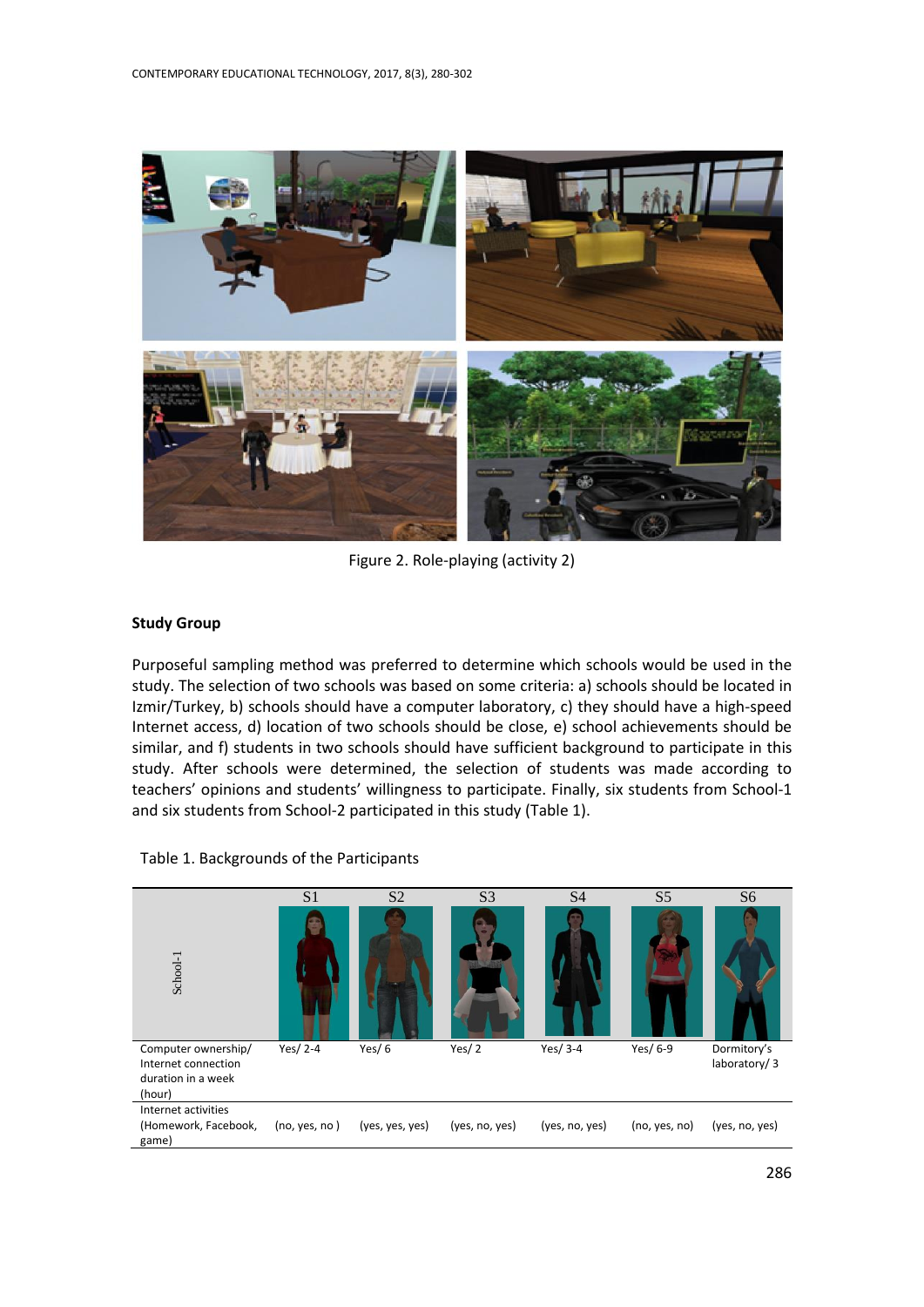

#### **Data Collection and Analysis**

This study used qualitative data collection methods. Observation, researchers' dairies, semi structured interviews were data collection tools. The researchers conducted in-class observation and computer screen records to collect data about students' behavior in class and on computer. Students' screens were recorded while students participated in the activities. The first activity screen record took 1 hour 50 minutes and the second activity screen record took 1 hour 48 minutes. Interviews were conducted with two English teachers and 12 students. The average teacher interview duration was 34 minutes 5 seconds. The average word count in teacher interviews was 3266. The researchers conducted three interviews with students. The interviews lasted 5, 19 and 32 minutes, respectively. The average word count was 400, 951, 2854, respectively. In addition, the researchers kept a diary in which they wrote their experiences related to each activity.

The data analysis started with the analysis of "introducing an innovation" activity. Screen records, interviews and dairy notes about this activity were evaluated, simultaneously. The researchers' determined three themes "pre-activity, while-activity and post activity". Then, the data indicated that this activity had some outputs and student roles. The outputs were the participants' perceived benefits from the environment. The researchers searched and recorded all outputs and roles from the data. The Clark and Kozma media and method debate was also useful to frame the data. Clark emphasized the importance of teaching method on learning rather than media while Kozma stated that media including symbol system is important in technology enhanced learning environments (Clark, 1994). So, the two activities were evaluated under two categories "media" (SL) and method ("introducing an innovation" and "role playing"). When the all researchers had a consensus on a code, the code was written under the related theme. Role playing in SL activity was also similarly analyzed.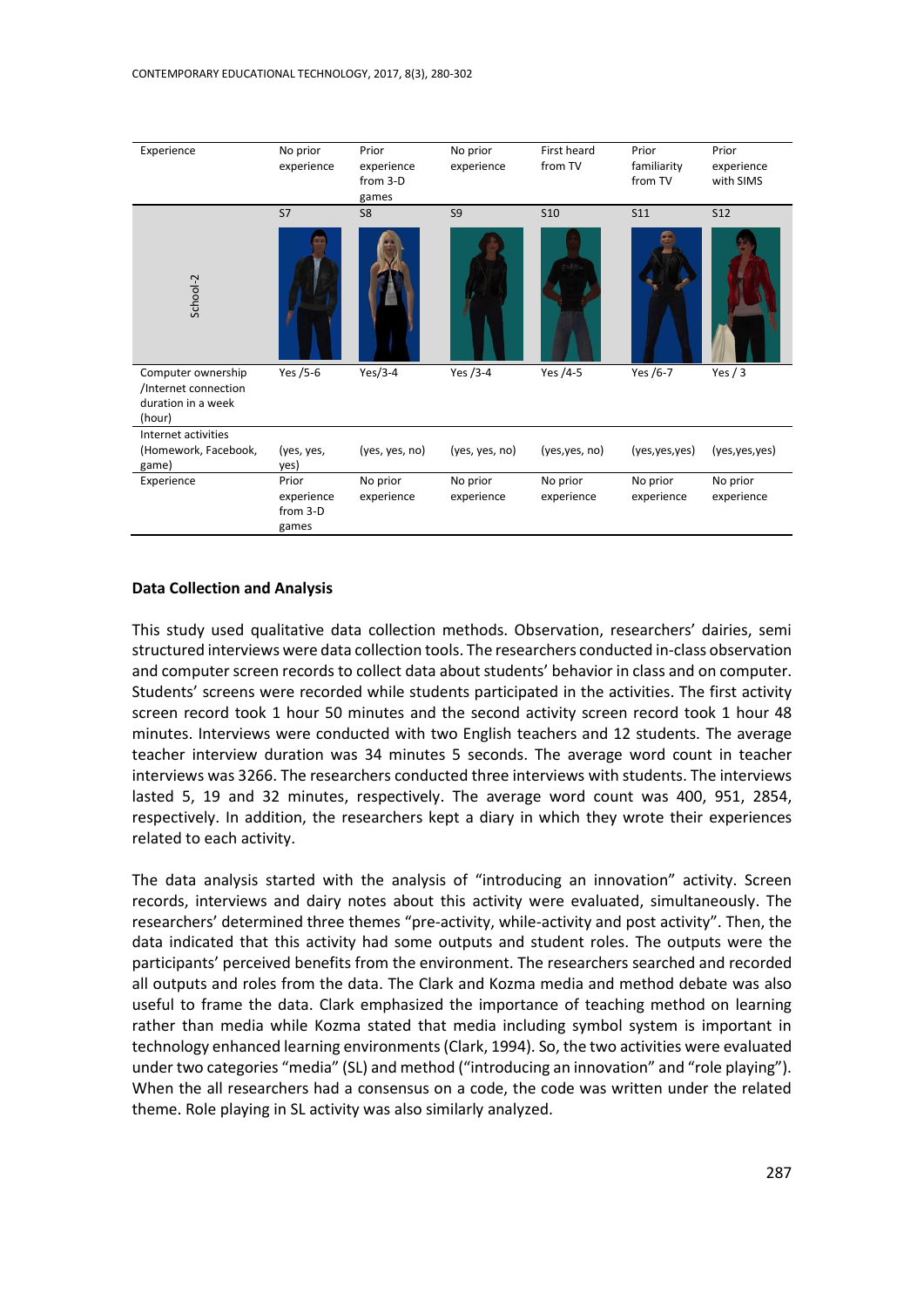#### **Findings**

The analysis of qualitative data gathered from the application of the two activities led to a similar theoretical framework that shows the dynamics of both activities (introducing an innovation and role playing) (Table 2 and 3). This theoretical framework suggested a table showing all possible [logical](http://en.wikipedia.org/wiki/Logic) relations between pre-activity, while-activity and post-activity phases.

#### **What Happened in "Introducing an Innovation" in SL?**

The first activity which the students experienced was introducing an innovation in SL. The roles and the perceived learning outputs are shown in Table2.

#### **The Roles and Outputs of Pre-activity Phase**

The pre-activity phase indicated that proper preparation before the implementation of this activity was an effective way to implement the activity. The teachers had to design a sample innovation and determine the responsibilities of the students beforehand. Their example was a pen that can be used as a USB device, headphone, and video recorder. Then, they informed students about their responsibilities. The tasks for students were designing another innovation and writing an outline to introduce the innovation to the audience. The students were expected to prepare presentations individually. Since these activities were performed individually, the role of the social environment was not observed before the activity.

The interviews with the teachers indicated that they were satisfied with the use of this activity in SL since they had reached their aims. The preparation before the SL implementation enhanced the imagination of students and improved their vocabulary knowledge. The analysis indicated that the students searched the meanings of technical words related to their innovation. During the preparation, they did not use SL, the effect of media was absent in pre-activity study.

Some participant views were as follows:

*We arranged an innovation activity so that students can make sentences of their own, without copying from somewhere else. One week before the activity, students got informed about the activity and requirements (Teacher2).*

*The innovation activity was really nice. We have always done similar things in our English courses. Yet, we started to do new things in SL, which increase imagination. I had never before talked about a thing I produced. Although it was difficult, I believe it had positive effects on me (Student8).*

*I designed my innovation myself and searched the English meaning of Turkish words. I want to do the best (Student5).*

*We were designing a pen during the presentation week. I translated. I just wrote what I had to do. This activity made me study out of school work. I was ready to present as a real presenter because I had studied before coming to SL (Student12).*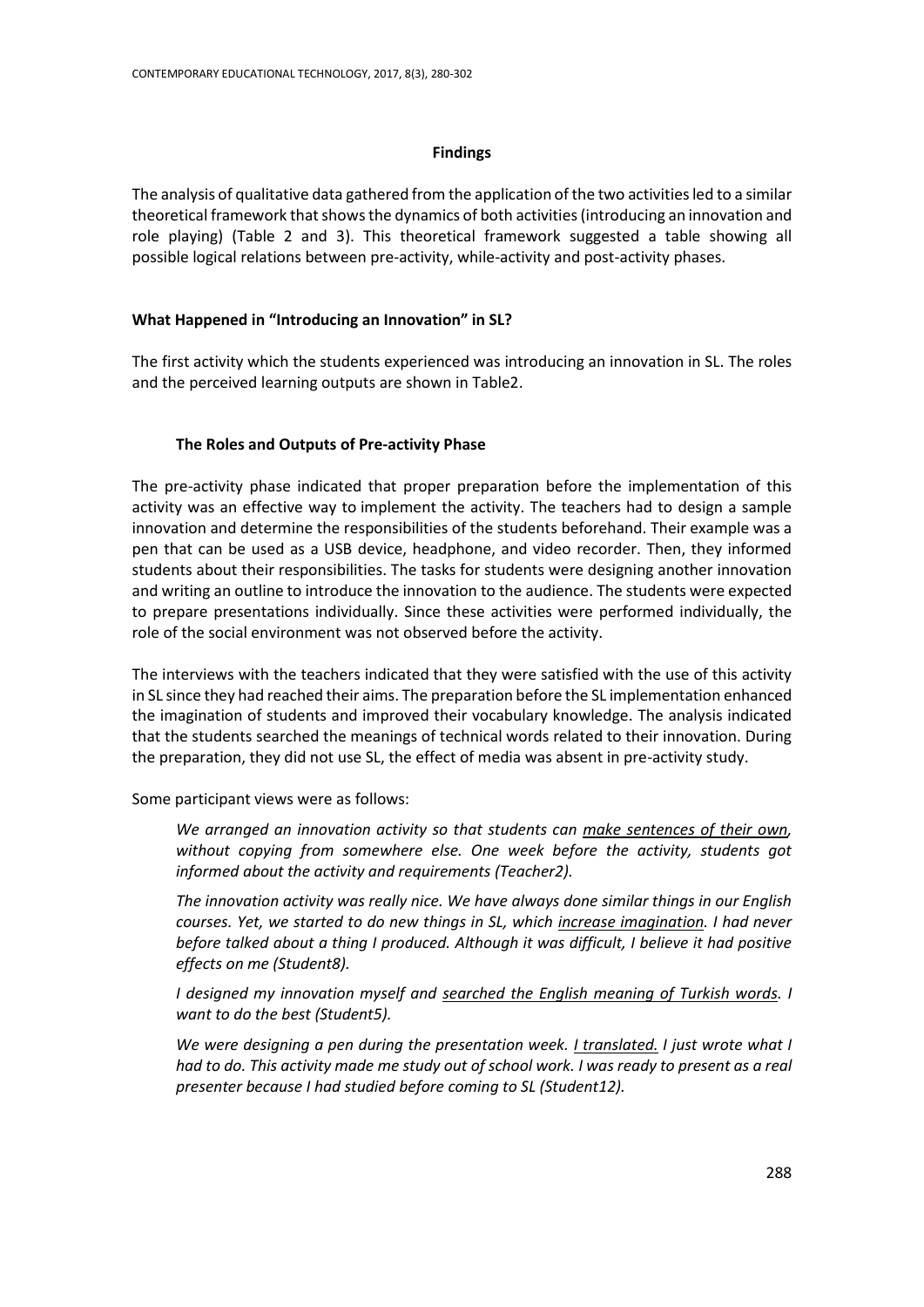|                             | <b>The Roles</b>                 | <b>Observed roles</b>                                                                                                | <b>The Outputs</b>                                                           | <b>MEDIA / ACTIVITY</b><br><b>EFFECT</b>                         |  |
|-----------------------------|----------------------------------|----------------------------------------------------------------------------------------------------------------------|------------------------------------------------------------------------------|------------------------------------------------------------------|--|
| Pre-<br>activity<br>phase   | Teacher                          | 1.<br>Designs a sample<br>innovation<br>Determines and<br>2.<br>mention student<br>responsibilities                  | 1.<br>Enhancing<br>imagination<br>Improving<br>2.<br>vocabulary<br>knowledge | <b>Not</b><br>lintroducing an innovation=<br>observed            |  |
|                             | Student                          | Prepares for the<br>presentation                                                                                     |                                                                              |                                                                  |  |
|                             | Social<br>environment            |                                                                                                                      |                                                                              | <b>ACTIVITY EFFECT</b>                                           |  |
| While-<br>activity<br>phase | Teacher                          | <b>Monitors</b><br>1.<br>Asks questions<br>2.<br>3.<br>Facilitates speaking in<br>English<br>Provides feedback<br>4. | 1.<br>Improving<br>speaking skill<br>Developing self<br>2.<br>confidence     |                                                                  |  |
|                             | Student                          | 1.<br>Presents individually<br>Replies questions<br>2.<br>3.<br>Asks for help<br>Regulates knowledge<br>4.           | 3.<br>Taking<br>attention<br>Reducing<br>4.<br>tension                       | <b>MEDIA</b><br><b>Not</b><br><b>EFFECT</b><br>observ<br>(Second |  |
|                             | Social<br>environment            | $\mathbf{1}$ .<br>Observe presentations<br>Compare this/her<br>2.<br>presentation with<br>others' Help each<br>other | Relieving social<br>5.<br>pressure<br>Increasing<br>6.<br>motivation         | Life)<br>ed                                                      |  |
| Post-<br>activity<br>phase  | Teacher                          | 1.<br>Organizes peer<br>evaluation<br>Gives award<br>2.                                                              | Making the award<br>and peer<br>evaluation more                              |                                                                  |  |
|                             | Student<br>Social<br>environment | Evaluates peers<br>Exchange knowledge<br>1.<br>2.<br>Practice                                                        | interesting                                                                  |                                                                  |  |

Table 2. The Roles, Outputs and Media/Activity Effect in the "Introducing an Innovation" Activity

# **Roles and Outputs of While- Activity Phase**

After students and teachers had prepared for the presentation, they signed in to SL for the implementation. During the activities, teachers acted as chairs of the presentation. The presenter had to be on the stage, other students took a seat, examined the presenter's designs projected onto the screen on the stage, and listened to the presentation. Teachers monitored the presenter and other students, asked questions about the innovation, facilitated the presenters' speaking and gave the presenter feedback. The presenter made his/her presentation individually, replied the chairs' questions, asked for help from the chairs, regulated his/her speaking skill. In the social environment, each student observed the presentation and compared his/her own presentation with others' presentation, helped each other when he/she made a mistake.

Introducing an innovation helped develop self-confidence and improve speaking skills such as comprehension and pronunciation. In addition, the findings indicated that the use of SL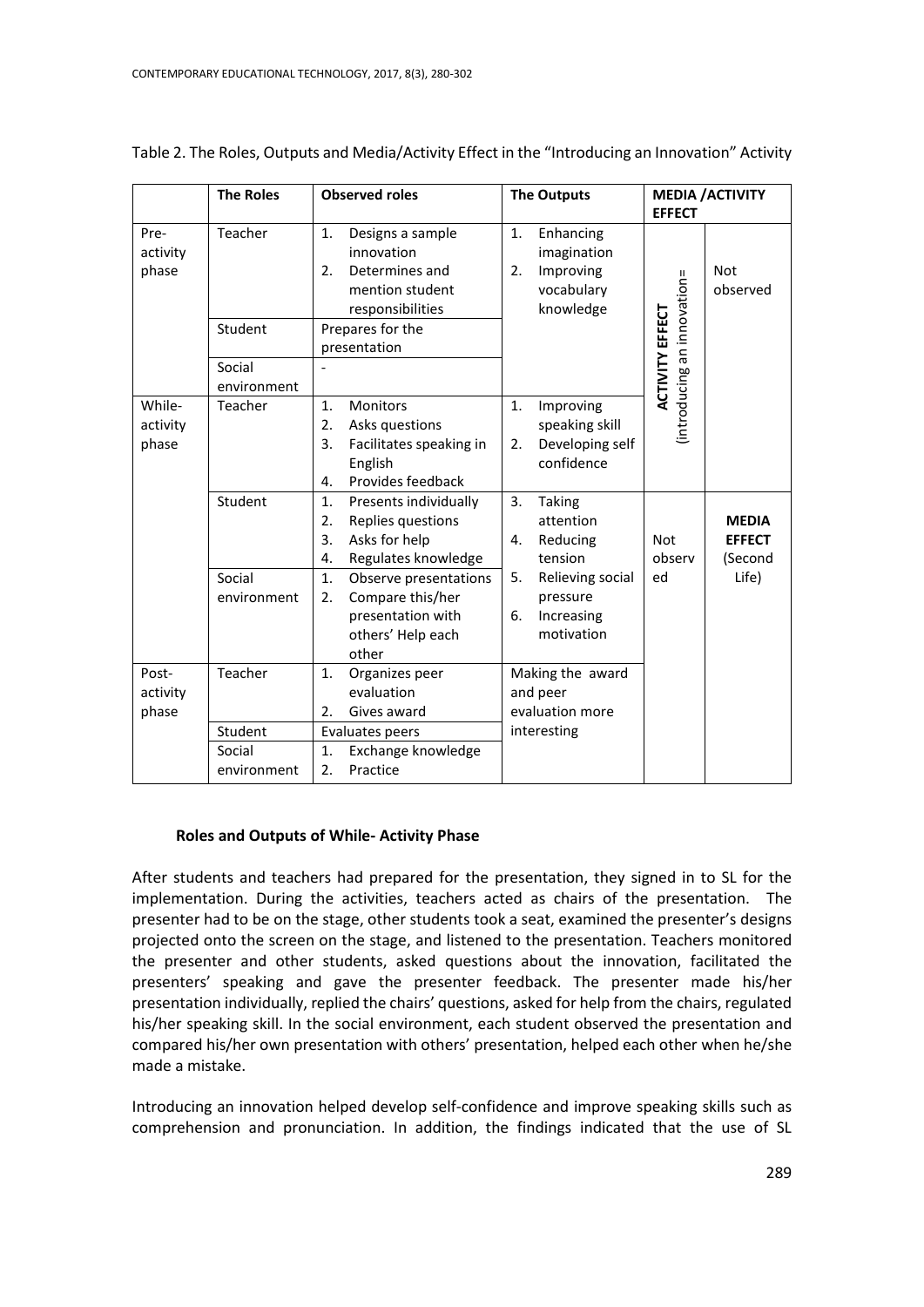presentation activity increased motivation and interaction, reduced tension, relieved social pressure. Some views are as follows;

*Second Life provides socialization in a virtual environment. In addition to learning by doing, students learn many things from their peers and teachers in a social environment. We, as teachers, gave our feedback openly, which helped other students correct their mistakes and acquire appropriate behaviors (Teacher 1).* 

*I* was the first to present. The teacher asked questions after the presentation. We had not *been informed before that the teachers were going to ask questions. The teacher asked me where I could use the car I had designed. It was an easy question (Student4).*

*I was happy that week. I believe I made a good presentation. I received positive feedback. The teacher said it was one of his favorite innovations that could be really useful for students, which made me happy (Student 9).*

*I get too nervous when someone asks me a question. Even if I know the answer, I find it hard to verbalize it. I need to be well-prepared. I believe I can overcome this problem within a few weeks. Therefore, I became happier while listening to others' presentations (Student4).*

*I had studied at home but I made some pronunciation mistakes. The teacher corrected my pronunciation. I got used to presenting. If you want I can re-present my innovation to you without any mistake (Student4).*

*The conference hall was amazing with all its details such as chairs and spotlights. It was exciting to be in various environments. In class, there is one environment, but SL offers infinite possibilities (Student5).* 

#### **Roles and Outputs of Post-activity Phase**

Completing the implementation, teachers and students teleported to out of congress hall and continued to talk in SL about school, lessons or SL environment. Teachers arranged two activities which would increase motivation of students; organizing peer evaluation and giving an award (riding a horse). According to peer evaluation results, students selected the best innovation and presentation. The most successful student's avatar deserved to ride a horse. The students and teachers stated that they found the award and peer evaluation interesting since the owner of the most successful presentation won the award of riding a horse (Figure 3).

*Because the teachers asked questions and expressed their opinions, I know how they felt. But I also wonder what my friends thought. I wish students had also expressed their views (Student3).* 

*I didn't expect my innovation to be successful. I became happy that my friends liked it. It was nice to ride a horse. It was also nice to be appreciated (Student3).*

*Second Life is just like a game. I am enjoying it. It is also nice to ride a horse as an award (Student 1).*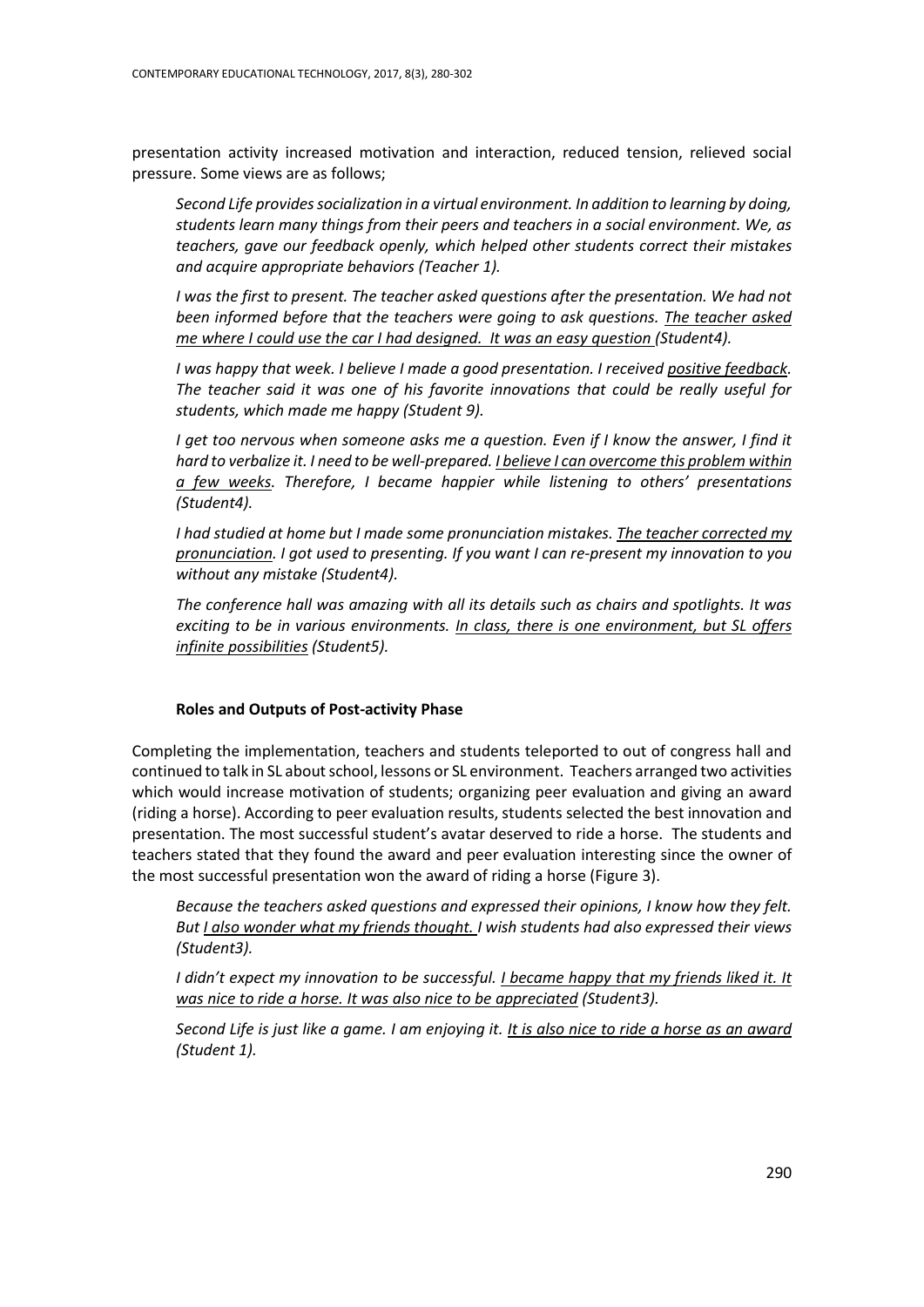

Figure 3. A Screenshot of "Riding a Horse" Award after Peer Evaluation

#### **Problems**

Interaction with the social environment remained somewhat limited in this activity since students presented individually and were not allowed to ask questions to presenters. Students stated that they want to learn what their peers think about their innovation. The screen records indicated that students needed to send private messages to the teachers and peers.

#### **What Happened in Role-playing Activities in SL?**

After the activity of introducing an innovation in SL, students participated in the role playing activity. In this activity, the teacher, student and social environment roles in pre-activity, while activity and post-activity phases were changed. Also, in pre-activity, while activity and postactivity phases, role playing had different outputs (Table 3).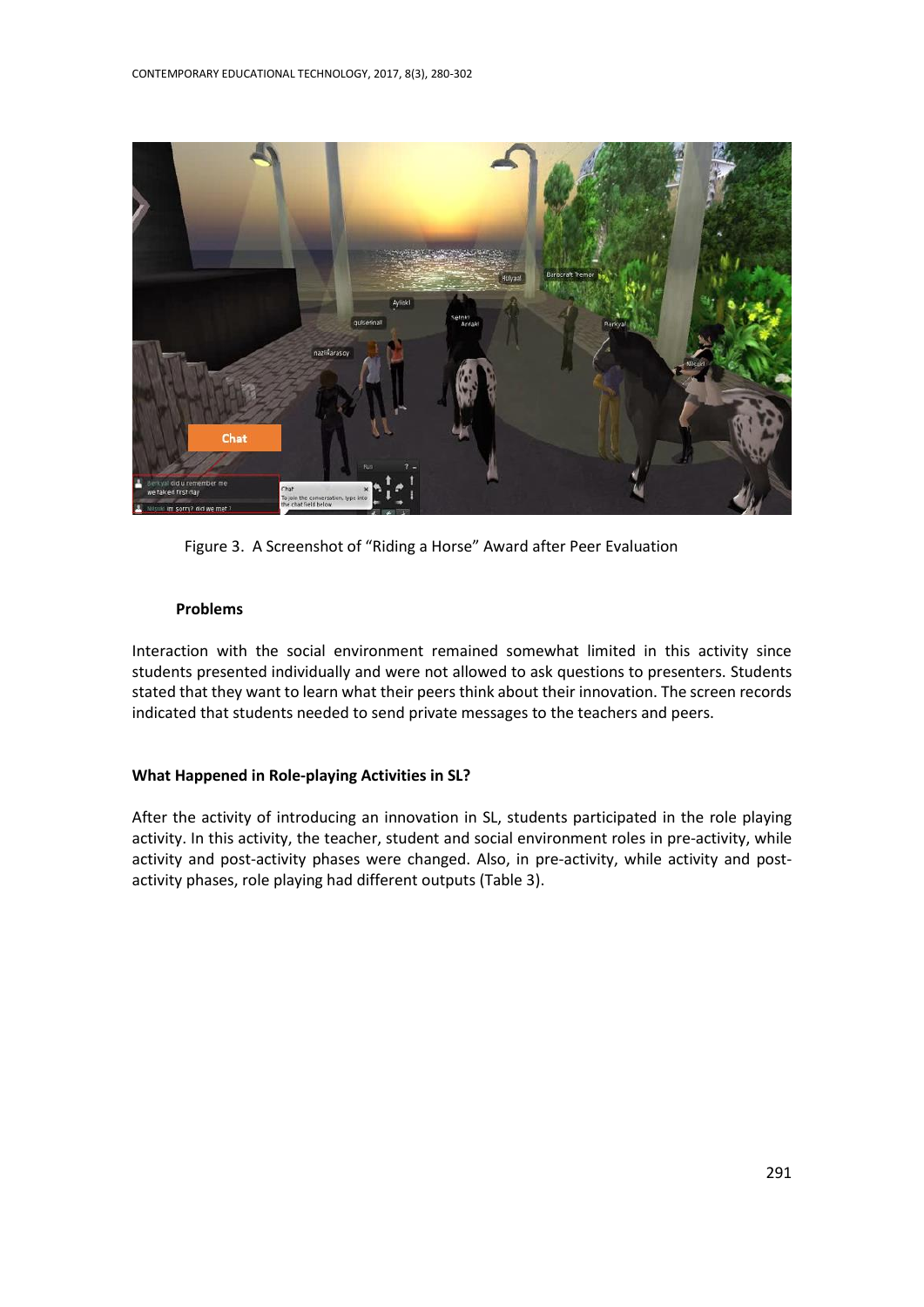|                             | <b>The Roles</b>      | <b>Observed roles</b>                                                                                                                                        | <b>The Outputs</b>                                                                                                                                                     | <b>MEDIA / ACTIVITY</b><br><b>EFFECT</b>             |                                       |
|-----------------------------|-----------------------|--------------------------------------------------------------------------------------------------------------------------------------------------------------|------------------------------------------------------------------------------------------------------------------------------------------------------------------------|------------------------------------------------------|---------------------------------------|
| Pre-<br>activity<br>phase   | Teacher               | 3.<br>Selects the topic<br>4.<br>Designs scenarios<br>5.<br>Assigns the roles to<br>students<br>6.<br>Checks students'<br>translation                        | 3.<br>Developing<br>translation<br>skills<br>4.<br>Enriching<br>vocabulary                                                                                             |                                                      | Not<br>observed                       |
|                             | Student               | Translates as a group<br>Studies on their roles<br>individually                                                                                              |                                                                                                                                                                        |                                                      |                                       |
|                             | Social<br>environment | Communicate in English<br>as a group                                                                                                                         |                                                                                                                                                                        |                                                      |                                       |
| While-<br>Activity<br>phase | Teacher               | Directs dialogs<br>5.<br>6.<br>Encourages<br>students<br>7.<br>Guides them to<br>speak in English<br>without<br>preparation                                  | 7.<br>Improving<br>listening and<br>comprehension<br>skills<br>8.<br>Transferring to<br>daily life<br>9.<br>Improvising the                                            | introducing an innovation=<br><b>ACTIVITY EFFECT</b> |                                       |
|                             | Student               | 5.<br>Starts a dialog<br>6.<br>Improvises<br>7.<br>Asks for help from<br>teacher and peers                                                                   | rest of the<br>dialog<br>10. Developing<br>pronunciation                                                                                                               |                                                      |                                       |
|                             | Social<br>environment | 3.<br>Communicate<br>actively<br>Compare him/her<br>4.<br>self to others<br>5.<br>Interact with peers<br>6.<br>Learn<br>collaboratively and<br>cooperatively | Increased<br>7.<br>sense of reality<br>Attention<br>8.<br>getting<br>Decreased<br>9.<br>social pressure<br>10. Increased<br>interaction<br>11. Increased<br>motivation | <b>Not</b><br>observed                               | <b>VIEDIA EFFECT</b><br>(Second Life) |
|                             | Teacher               | Plans a chat                                                                                                                                                 | Developing                                                                                                                                                             |                                                      |                                       |
| Post-<br>activity           | Student               | Participates in<br>unplanned chat                                                                                                                            | speaking skills                                                                                                                                                        |                                                      |                                       |
| phase                       | Social<br>environment | 3.<br>Knowledge<br>sharing/practicing                                                                                                                        |                                                                                                                                                                        |                                                      |                                       |

## Table 3. The Roles, Outputs and Media/Activity Effect in the "Role Playing" Activity

#### **Responsibilities and Outputs of Pre-activity Phase**

The design of role playing in SL required both teachers and students to study English outside school like the activity of introducing an innovation. Teachers and students had extra responsibilities. The teachers had to select the role playing topics, design scenarios, and assign roles to students. The teachers selected the topic of role playing, prepared role-play dialogs in Turkish and formed student groups. Each student group translated their dialogs into English and each worked on their own roles, individually. The results indicated that some students came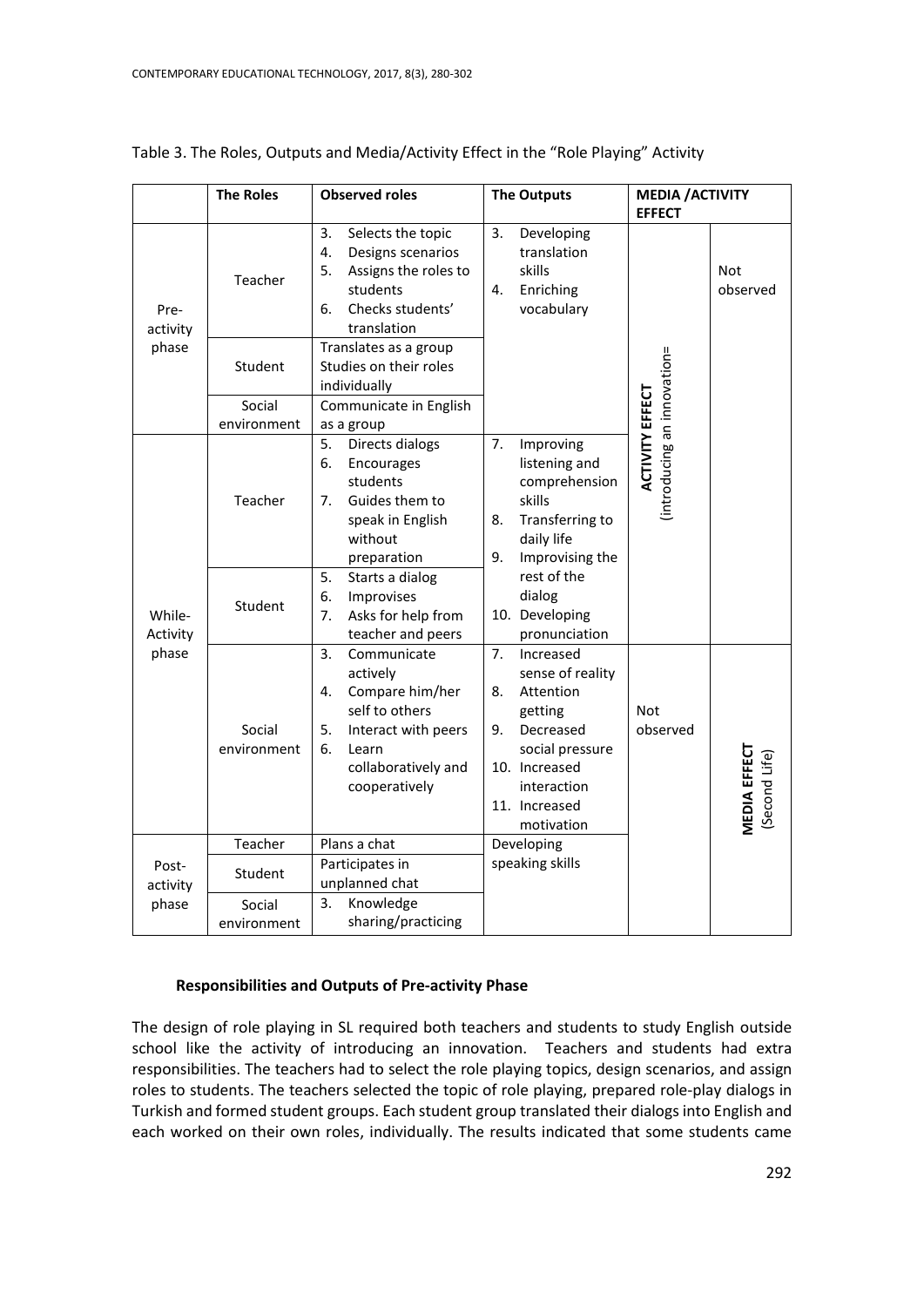together a few times in different locations such as a canteen or classroom to achieve the translation task while only one group stated that they had no time to prepare translations because of their exams. The teachers checked the students' translations. Then, the students had to work on the final form of their translations since it would be forbidden to read their roles from the paper during the activity.

The student and teacher views about the pre-activity studies indicated that designing an innovation outside school enriched their vocabulary and developed translation skills owing to doing research about their roles and studying in a group. The interviewees indicated that students used dictionary, discussed their translations with group members. Since teachers and students studied on the design of their roles outside school, the activity only affected students' studies and the effect of media is absent in pre-activity phase. Some students and teachers views are as follows:

*I* see that we did the right thing by giving them a text to translate into English. They learned *about the topic and we corrected their mistakes. I think that it was a well-organized activity (Teacher 1).*

*It was nice to work in a group. We got closer and practiced together. My English translation skills improved (Student 11).* 

*Since we prepare what we learn and solve problems on our own, we learn better and remember what we learn (Student 8).*

*Speaking English depends on knowledge of vocabulary rather than of grammar. I learned many new words (Student 8).*

# **Responsibilities and Outputs of While-Activity Phase**

The teachers started each of four scenarios by introducing the actor students. After three students in each group played their roles written in the paper, the teachers continued playing in scenario and talking with them. This activity indicated that the teachers acted as a moderator in role playing. The teachers directed the dialogs, encouraged students in their roles, and guided them to speak without preparation since after one point of the roles, students had to improvise. The students started dialogs in the scenario, actively participated in dialogs and improvised the rest of roles and asked for help from teachers and peers (Figure 4). Lastly, social environment let students set active communication, compare him/herself to others, interact with peers, and learn socially and cooperatively. The students, peers, and their teachers as a social environment communicated in English as a group.

The results of English role playing activity indicated that students had a chance of improving listening and comprehension skills and developing speaking and pronunciation skills. In addition, they believed that this activity let their acquisition transfer to daily life thanks to the role based learning. Lastly, the media (SL) effect was obviously observed during this activity. The media let student feel learning environment more realistic since the teachers could design various learning environments. In addition, these realistic designs increased interest and motivation in English and decreased social pressure to speak in English in a group. In addition, private chatting in SL let students communicate among themselves.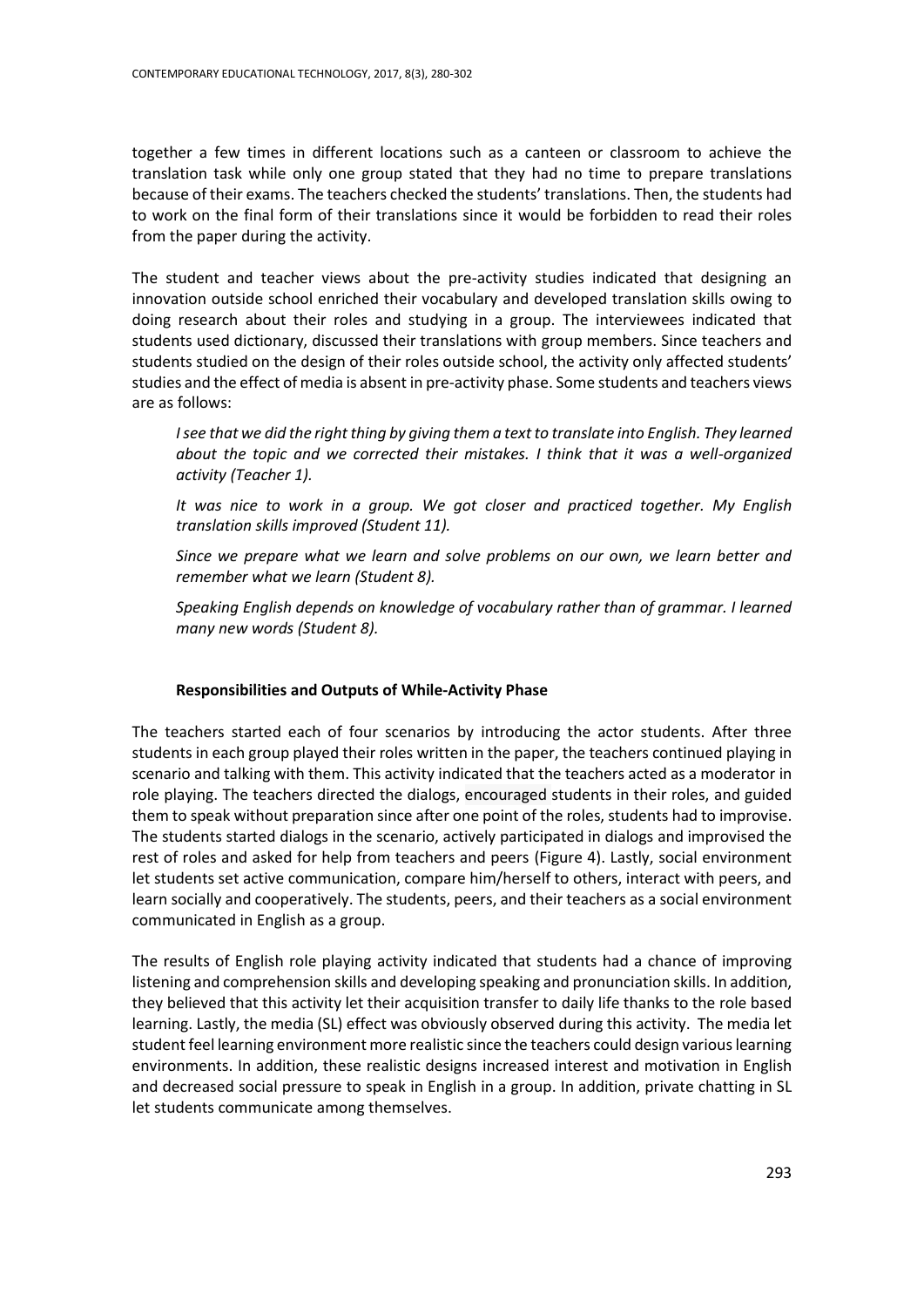*It was great to see the changes in students' speaking skills. At first, they had it difficult to speak spontaneously, but later they overcame their fear (Teacher2).*

*I got help from friends during the activities. I asked the meaning of an unknown word. They also helped me when I had difficulty forming sentences. They also asked for my help whey they had any problem with meaning or pronunciation (Student1).*

*I realized that my focus on sentence form was unnecessary while speaking English. What did I learn from role playing?* I learned what is really important: expressing oneself. I can now speak more confidently *(Student7).*

*In class we listened little and spoke very simply. Here in SL, I don't have the chance to ask for repetition, therefore, I am more careful (Student9)*



Figure 4. A Screenshot from Student Studying on Restaurant Role-playing

#### **Responsibilities and Outputs of Post-Activity Phase**

After finishing each role playing activity, the teachers planned a 15-minute chat about school activities besides role-plays. This activity was used as a break time between the four role-play scenarios. This post activity also gave teachers and researchers preparation time for the new roles. All students participated in these unplanned chats. In the social environment, they practiced in English without any rule. The teachers stated that these unplanned speaking also improved students' speaking skills. Following chatting, the students were observed to interact with many objects in the environment. They explored the environment, paying special attention to the TV set, fridge, shower, and swing in the home and the cars in the car rental agency.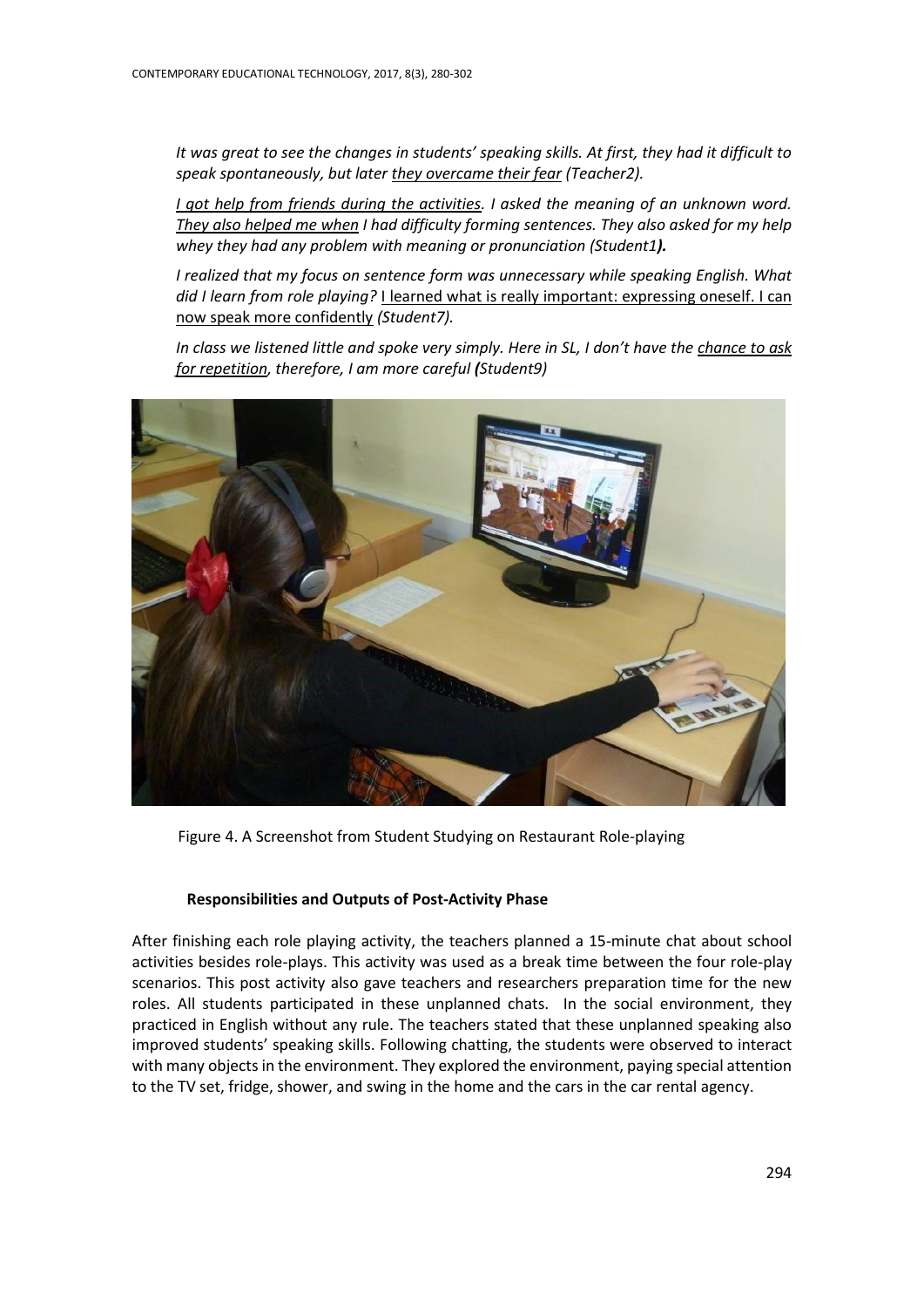*Unlike other weeks, last week we did the extra activity in the middle of the activity, not at the end. We planned to do so in order to provide break time for students. This was a time for students to learn unplanned, relax and chat with friends (Teacher1).*

*Last week in SL, I talked to K5 and K1 most. They told me about their school and holiday plans. My speaking (in English) during the breaks made me happy. In addition, I see I could speak (Student9).*

*When we were free, we explored the environment, talked about the school and courses (Student2).*

*I examined the environment. There was a TV set upstairs, for example. My friend turned on the TV. I talked to them and sat across the fireplace. I went to the kitchen and looked into the fridge. I sat in a car at the car rental agency. It was gorgeous! (Student6).*

#### **Problems**

Students playing a role in SL faced some problems during the activities. The most repeated problem was the physical (virtual) arrangement of students taking appropriate positions in the SL space. Another problem was that some students considered communication in the virtual environment as a disadvantage since it did not allow the use of gestures and mimics. Also, the move from one scenario to another was time consuming.

#### **Results and Discussion**

Community of inquiry model, in the light of constructivist approaches, emphasizes the importance of effective communication between the teacher and students for better learning outcomes in online courses (Garrison, Anderson, & Archer, 2000; McKerlich, & Anderson, 2007; Burgess, Slate, Rojas-LeBouef & LaPrairie, 2010; Pellas, 2017). In addition, it is evident that the responsibilities of the teachers and learners in online learning environments may be difficult and sometimes complicated. Thus, this study investigated the process of designing and evaluating two different teaching strategies in Second Life as one of multiuser virtual environments, in order to enhance English language learners' speaking skills. It was found out that the two strategies in SL had various requirements in terms of the teacher, students and social environment and that they differed in pre-activity, while-activity and post-activity phases in terms of learning outcomes.

Social presence is related with the ability of explaining yourself in a community. It is quite natural that expressing oneself in a group in another language is a major source of anxiety for many people. Therefore, it is crucial that students feel a sense of belonging in the learning environment. Pellas (2017) investigated the correlation among the elements of Community of Inquiry framework in a course in which higher school students learned programming in OpenSim. The study indicated that social presence has meaningfully correlated with cognitive presence and teaching presence. Another recent study also indicated that learners had experienced high level of social presence in SL (Vrellis, Avouris, & Mikropoulos, 2016). Similarly, this study indicated that social presence in both activities affected the quality and variability of the outcomes of the implementation of the role-playing and the presentation of an innovation strategies. In addition, the SL communication tools enabled students to talk synchronously and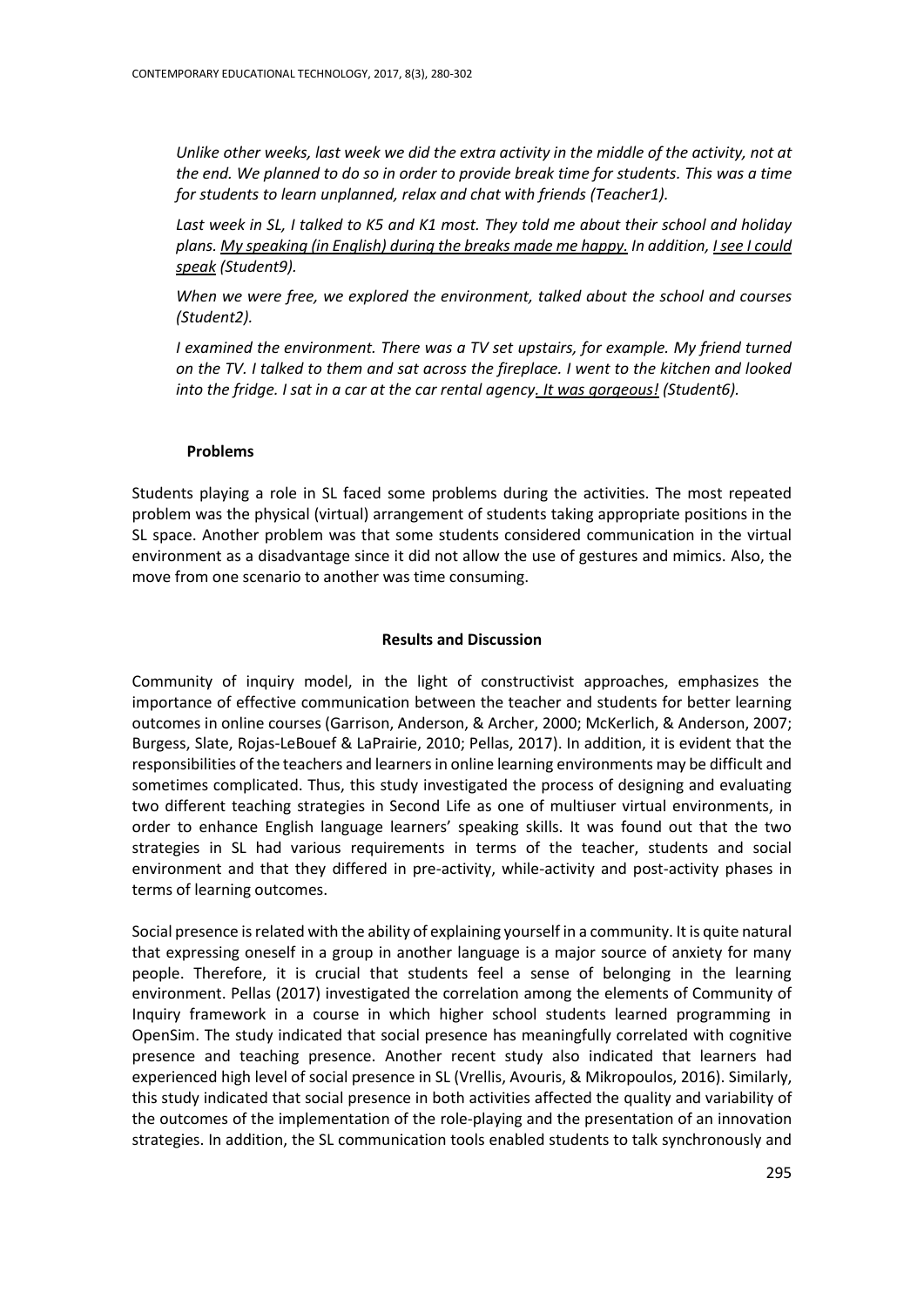send messages in private, which helped them to know each other better. In addition, students found the presentation and role-playing activities quite interesting and close to real life. Therefore, this authentic learning environment decreased their anxiety, reduced social pressure and increased motivation. Similarly, Wehner, Gump and Downey (2011) revealed that virtual worlds were a valuable resource to lower student anxiety and increase their motivation to learn a foreign language. Other studies also yielded some positive outcomes concerning the use of 3D virtual environments in creating authentic learning environments, which cannot be designed in the traditional classroom and in designing meaningful learning activities which are close to real life experiences (Cooke-Plagwitz, 2008; Conde & Heer, 2011; Dieterle, 2009; Mennecke, Triplett, Hassall).

Furthermore, communication through a virtual identity, an avatar, helped improve studentstudent and student-teacher relationship in this study. It is possible to state that social presence is also high in a real-life context where students choose their favorite avatar and work on speaking. Previous studies suggest that virtual characters representing the student increase social presence (Annetta & Holmes, 2006). Ozturk and Deryakulu (2011) found that social presence of university students educated in synchronous learning environments is significantly higher than that of their peers educated in asynchronous environments. When the presentation and role-play activities are compared in terms of social presence, it is observed that students in the role-playing activity worked actively and performed the different scenarios through their avatars in small groups, which increased social presence. In the presentation activity, one student was active while the others remained passive and could not ask questions, which led to lower social presence.

Theoretically, the outcomes of implementation of role-playing and presentation of an innovation in Second Life can be connected with cognitive presence, which is defined as students' construction of knowledge collaboratively in online learning environments (Garrison, Anderson, & Archer, 2000). Cognitive presence reflects the mental aura of the learning environment. It is generally the case that students better construct knowledge in well-led, wellstructured environments with a high level of interaction (Garrison and Cleveland-Innes, 2005). When the learning contexts created in this study are considered in terms of cognitive presence, it is possible to claim that the interaction between the teacher-students and the social environment is higher in the role-playing activity. Ozturk and Deryakulu (2011) indicate that cognitive presence is higher in asynchronous environments than in synchronous environments since students think more densely to produce knowledge. This study used a synchronous communication style, but it was found that written preparations done before the activity in both teaching strategies affected students' performance positively during the activity. Therefore, it is suggested that similar preparation activities should be done while enhancing speaking skills in the SL environment. Considering synchronization, the fact that students responded to the questions spontaneously without following the scenario and that they found the correct answer through discussion affected their cognitive presence positively.

The learning environment designed for this study produced different learning outcomes for real classrooms. First of all, the activities provided the students with real life speaking experiences. Besides, it was found out that the presentation activity improved students' vocabulary knowledge and enhanced their imagination, by making them design an innovation. The role playing activity also improved their vocabulary knowledge. Additionally, it helped students develop their translation skills. In role playing, students translated more and learned more new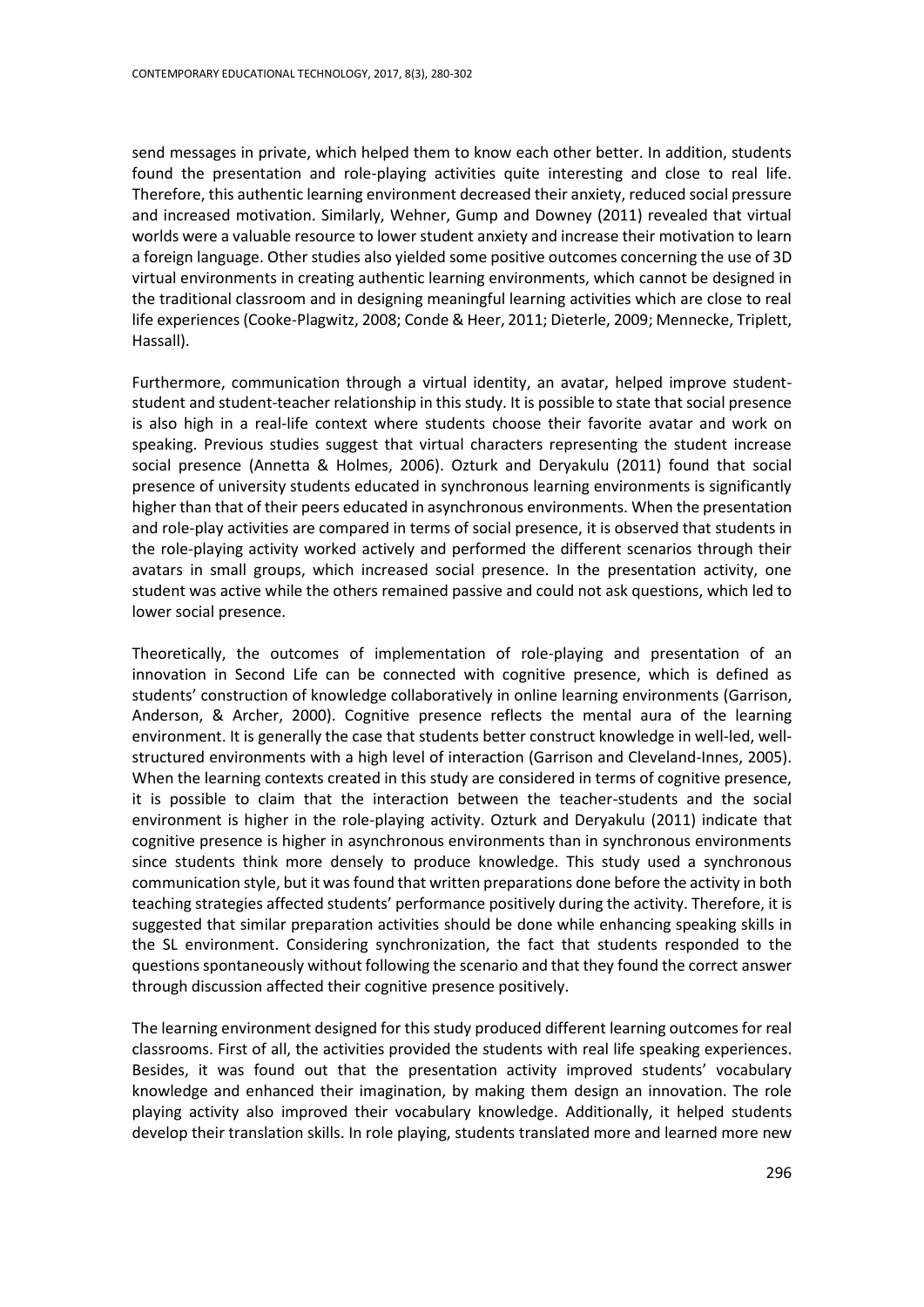words than in the first activity in daily life scenarios. The learning environment became SL itself during the course. Therefore, it is important to consider learning outcomes during the course within the framework of online learning. The outcomes related to the introducing an innovation activity are as follows: improving speaking skills, developing self-confidence, focusing attention on the lesson, relieving social pressure and reducing tension. The outcomes related to the role play are: improving listening and comprehension skills, transferring knowledge to daily life, improvising the rest of the dialog, developing pronunciation skills, increased sense of reality, increased attention, decreased social pressure, increased interaction and motivation.

Considering the findings of the present study, is possible to make some recommendations to increase social presence in e-learning environments using 3D virtual environments since social presence directly correlated with cognitive presence (Pellas, 2017). First, it is necessary to organize a meeting activity for avatars in contexts where students do not know each other. This meeting activity should continue until students know each other very well, which was not the case in the present study. It might be effective to role play the meeting activity through drama. Second, students should be assigned active roles during the activities. Each should be given the opportunity of expressing oneself in the target language. While the students responsible were performing their duties, the rest can perform the task of understanding and/or writing down what was said. Third, private communication should be allowed during the breaks. This private communication opportunity is important for students especially during free times when they exchange duties. Last, it is important to consider the technological limitations of 3D virtual environments like lack of eye contact in avatars, which decreases the sense of interaction. These solutions could increase student satisfaction.

Findings concerning teachers clearly indicate that a language teacher who wants to help improve students' speaking skills in a virtual environment should be equipped with sufficient knowledge of technology, pedagogy and subject content. Mishra and Koehler (2008) highlight the difficulty of technology use in teaching and state that the teacher should be technologically and pedagogically competent in a positive learning environment that makes use of technology. An English language teacher who wants to teach in the context developed in this study should be able to use Second Life efficiently, search on the Internet and use presentation and word processing programs. Mishra and Koehler (2006, 2008) emphasize the importance of using technology knowledge, not superficially, but in a way that relates it to the current content and pedagogical knowledge in order to find solutions to teaching problems. This requires the teacher's use of technology knowledge in problem solving. Based on student achievement in the innovation and role-playing activities designed in the Second Life environment, it can be stated that the teachers in the study applied the appropriate teaching strategies, by combining their pedagogical knowledge concerning speaking skills with their knowledge of technology. It was also observed in the study that the teachers working with the researchers who are information technologies teachers improved their TPACK competence. Previous research confirmed that a specific course focused on technology use helped foreign language teachers combine content, technology and pedagogy to produce better learning outcomes in the classroom (Kurt, Akyel, Kocoglu & Mishra, 2014; Sancar-Tokmak & Yanpar-Yelken, 2015). Content analyses concerning TPACK revealed that teachers from various branches also had similar experiences (Baran & Bilici, 2015; Bilici & Baran, 2015; Yilmaz, 2015). Therefore, it seems crucial that foreign language teachers develop their TPACK competence through in-service teacher education programs. Furthermore, the findings of the current study suggest that foreign language teachers who are interested to teach speaking skills in the SL environment have the following competencies: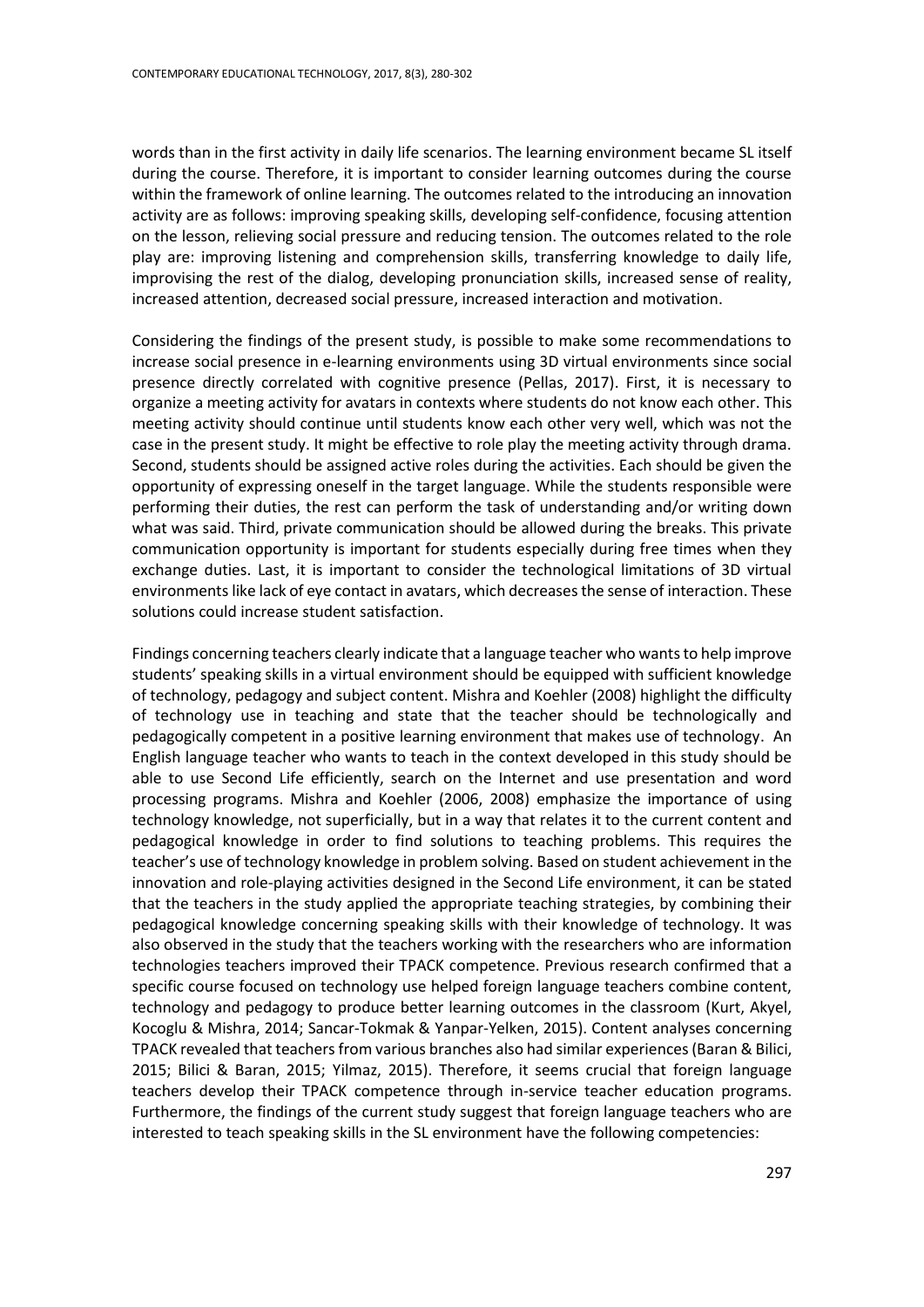*Pre-course phase:* 1) determining the topic, 2) choosing appropriate teaching strategies, 3) knowing the scenario and assigning roles 4) introducing duties and roles to students, 4)choosing the context in the SL setting.

*While-course phase:* 1) being active throughout the process, 2) having a role in the scenario, 3) monitoring chats aside from the scenario, 4) giving feedback.

*Post-course phase:* 1) evaluating the course, 2) giving awards, 3) monitoring chats aside from the scenario.

Community of inquiry model emerges as a model frequently referred to in virtual learning community designs, e-learning environments and blended-learning environments. However, this study differs from the existing literature in that it has used this model in foreign language education, employing different teaching strategies. It is important to indicate that the pedagogical knowledge of teachers is used in the virtual learning communities and the dynamics related to them are revealed. For this reason, it may be advisable to design different educational technologies in which the community of inquiry models and teaching strategies are used.

This study had some limitations that should be taken into consideration in the following studies. This study was conducted during the additional school hours of the students who wanted to participate in the activity. Working with a different group of students instead of these students who receive language education will possibly produce different results. Also, the students' limited experience of 3D environment dynamics may have affected the findings. Working with students who are more experienced may produce different results. Finally, although this study was designed as a qualitative study, it might be useful to use quantitative measures as well to evaluate the teaching strategies used in the community of inquiry.

#### **References**

- Annetta, L. A. & Holmes, S. (2006). Creating presence and community in a synchronous virtual learning environment using avatars. *International Journal of Instructional Technology and Distance Learning*, *3*(8), 27-43.
- Baran, E. & Bilici, S. C. (2015). A Review of the research on technological pedagogical content knowledge: The case of Turkey. *Hacettepe University Journal of Education, 30*(1), 15-32.
- Berns, A., Gonzalez-Pardo, A., & Camacho, D. (2013). Game-like language learning in 3-D virtual environments. *Computers & Education, 60*(1), 210-220.
- Bilici, S. C. & Baran, E. (2015). The investigation of science teachers' self-efficacy toward technological pedagogical content knowledge: A longitudinal study. *Journal of Gazi Faculty of Education, 35*(2), 285-306.
- Burgess, M. L., Slate, J. R., Rojas-LeBouef, A., & LaPrairie, K. (2010). Teaching and learning in Second Life: Using the Community of Inquiry (CoI) model to support online instruction with graduate students in instructional technology. *The Internet and Higher Education, 13*(1), 84-88.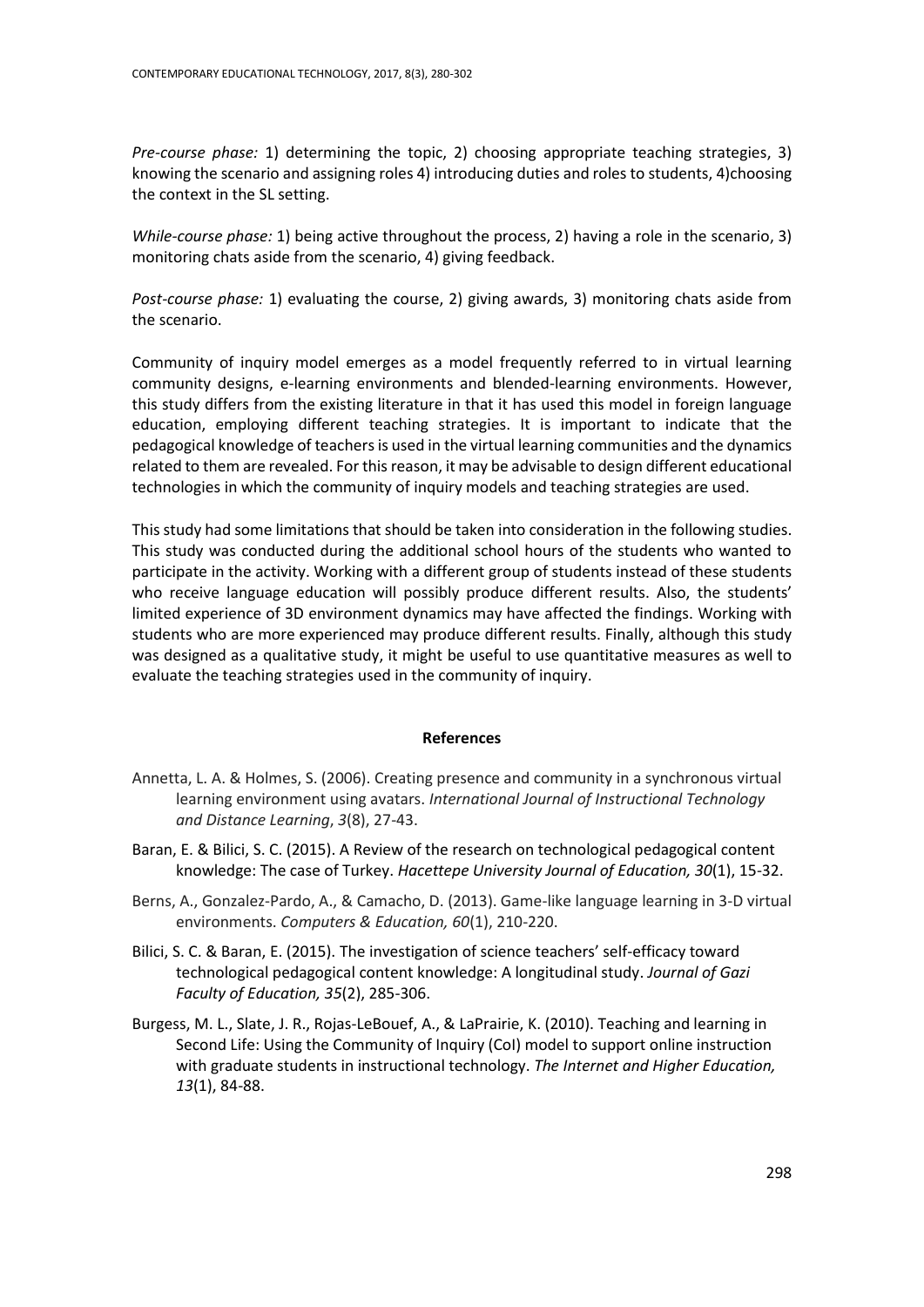- Can, E. & Can, C. I. (2014). Turkiye'de ikinci yabanci dil ogretiminde karsilasilan sorunlar [Problems Encountered in Second Foreign Language Teaching in Turkey]. *Trakya University Journal of Education, 4*(2), 43-63.
- Clark, R. E. (1994). Media and method. Educational Technology. *Research & Development 42*(3), 7-10.
- Cooke-Plagwitz, J. (2008). New directions in CALL: An objective introduction to Second Life. *CALICO Journal, 25*(3), 547–557.
- Czepielewski, S. (2011). The virtual world of second life in foreign language learning. In S. Czepielewski (Ed.), *Learning a language in virtual worlds* (pp.15-24). Warsaw: Warsaw Academy of Computer Science.
- Dewey, J. (1998). *Experience and education*. New York: Kappa Delta Pi.
- Dieterle, E. (2009). Multi-User virtual environments for teaching and learning. In M. Pagani (Ed.), *Encyclopedia of multimedia technology and networking* (2<sup>nd</sup> ed.) (pp. 1033-1041). Hershey, PA: Information Science Reference. doi:10.4018/978-1-60566-014-1.ch139
- Donato, R. & McCormick, D. (1994). A sociocultural perspective on language learning strategies: The role of mediation. *The Modern Language Journal*, *78*(4), 453-464.
- Fraenkel, J. R. & Wallen, N. E. (2001*). How to design and evaluate research in education.*  Mahwah, NJ: Lawrence Erlbaum.
- Fynn, F. & Wigham, C. R. (2011). The" VoiceForum" Platform for Spoken Interaction. *Proceedings of the European Association for Computer-Assisted Language Learning (EuroCALL) Annual Conference* (pp.55-58). Nottingham, UK.
- Gao, F., Noh, J.J., & Koehler, M.J. (2009). Comparing role-playing activities in Second Life and face-to-face environments. *Journal of Interactive Learning Research, 20*(4), 423-443.
- García-Carbonell, A., Rising, B., Montero, B., & Watts, F. (2001). Simulation/gaming and the acquisition of communicative competence in another language. *Simulation & Gaming*, *32*(4), 481-491.
- Garrido-Inigo, P. & Rodríguez-Moreno, F. (2015). The reality of virtual worlds: Pros and cons of their application to foreign language teaching. *Interactive Learning Environments*, 23(4), 453-470.
- Garrison, D. R. (2007). Online community of inquiry review: Social, cognitive, and teaching presence issues. *Journal of Asynchronous Learning Networks*, *11*(1), 61-72.
- Garrison, D. R. & Cleveland-Innes, M. (2005). Facilitating cognitive presence in online learning: Interaction is not enough. *The American Journal of Distance Education*, *19*(3), 133-148.
- Garrison, D. R., Anderson, T., & Archer, W. (2000). Critical inquiry in a text-based environment. *The Internet and Higher Education, 2*(2), 87-105.
- Grant, S. & Huang, H. (2010). The integration of an online 3D virtual learning environment into formal classroom-based undergraduate Chinese language and culture curriculum. *Journal of Technology and Chinese Language Teaching*, *1*(1), 2-13.
- Gregory, S. & Masters, Y. (2012). Real thinking with virtual hats: A role- playing activity for preservice teachers in Second Life. *Australasian Journal of Educational Technology, 28* (special issue 3), 420-440.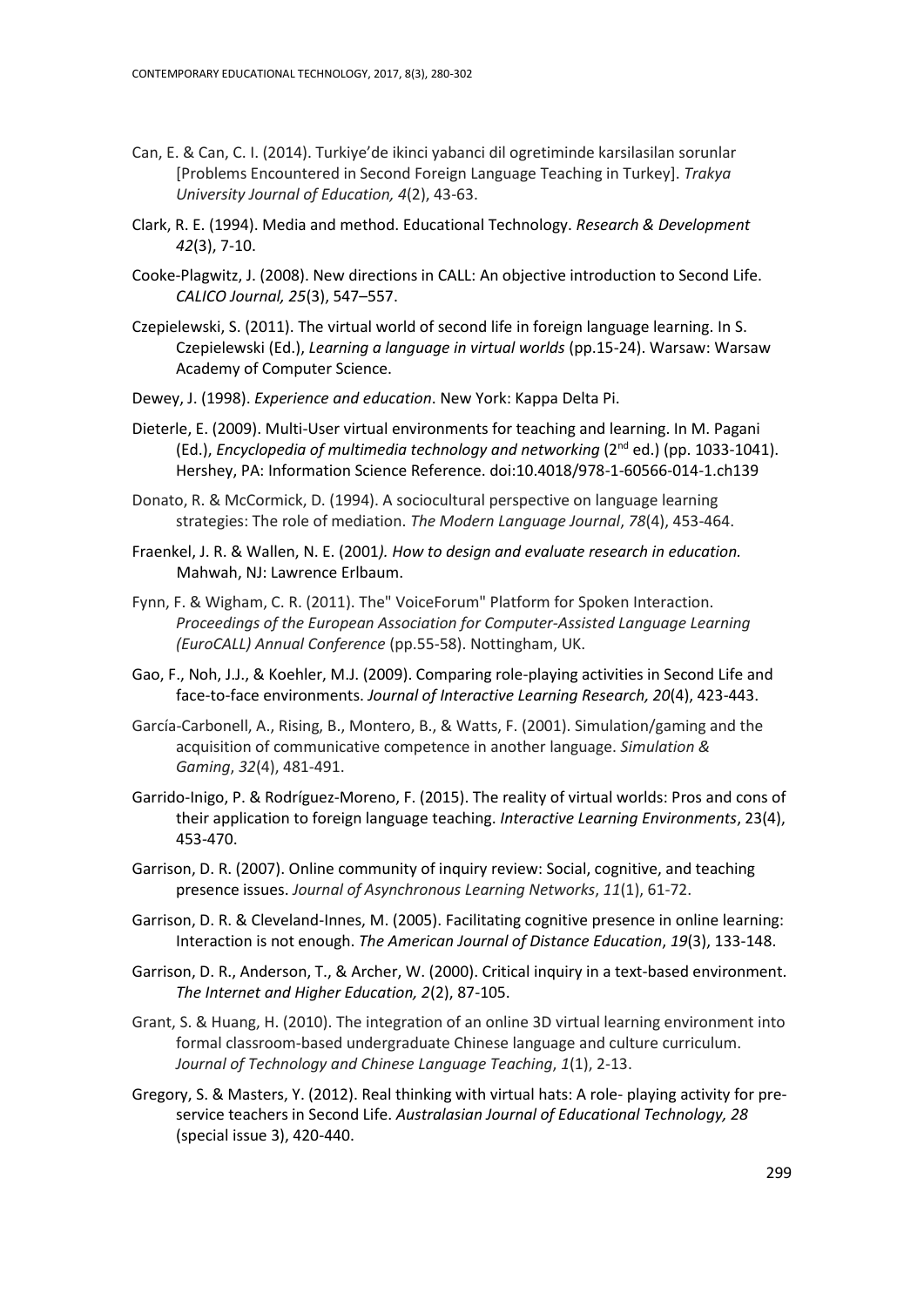- Ibáñez, M. B., García, J. J., Galan, S., Maroto, D., Morillo, D., & Kloos, C. D. (2011). Design and implementation of a 3D multi-user virtual world for language learning. *Journal of Educational Technology & Society*, *14*(4), 2-10.
- Jauregi, K., Canto, S., de Graaff, R., Koenraad, T., & Moonen, M. (2011). Verbal interaction in Second Life: towards a pedagogic framework for task design. *Computer Assisted Language Learning*, *24*(1), 77-101.
- Kamali, T. (2012): Students' experiences and perceptions of anxiety, motivation, and selfconfidence in speaking English during task-based language learning activities in Second Life: The case of METU (Unpublished master's thesis). Middle East Technical University, Ankara, Turkey.
- Knupfer, N. N. & McLellan, H. (1996). Descriptive research methodologies. In D. H. Jonassen (Ed*.*), *Handbook of research for educational communications and technology (pp.1196- 1212)*. New York: Macmillan.
- Krashen, S. D. (1981). *Second language acquisition and second language learning*. Oxford, UK: Pergamon.
- Kurt, G., Akyel, A., Kocoglu, Z., & Mishra, P. (2014). TPACK in practice: A qualitative study on technology integrated lesson planning and implementation of Turkish pre-service teachers of English. *ELT Research Journal, 3*(3), 153-166.
- Lantolf, J. P. & Thorne, S. L. (2006). Sociocultural theory and the genesis of L2 development. Oxford: Oxford University Press.
- Lin, T. J., Wang, S. Y., Grant, S., Chien, C. L., & Lan, Y. J. (2014). Task-based teaching approaches of Chinese as a foreign language in Second Life through teachers' perspectives. *Procedia Technology*, *13*, 16-22.
- McKerlich, R. & Anderson, T. (2007). Community of inquiry and learning in immersive environments. *Journal of Asynchronous Learning Networks, 11*(4), 45-52.
- Mennecke, B. E., Triplett, J. L., Hassall, L. M., Conde, Z. J., & Heer, R. (2011). An examination of a theory of embodied social presence in virtual worlds. *Decision Sciences, 42*(2), 413- 450.
- Mishra, P. & Koehler, M. (2006). Technological pedagogical content knowledge: A framework for teacher knowledge. *Teachers College Record, 108*(6), 1017-1054. doi:10.1111/j.1467- 9620.2006.00684.x
- Mishra, P. & Koehler, M. (2008). Introducing technological pedagogical content knowledge. *Paper presented at the Annual Meeting of the American Educational Research Association.* New York.
- Ozkan, E. S., Karatas, I. H., & Gulsen, C. (2016). Turkiye'de 2003-2013 yillari arasinda uygulanan yabancı dil egitimi politikalarinin analizi [The analysis of foreign language education policies in Turkey during 2003-2013]. *Journal of Research in Education and Teaching*, *5*(1), 245-254.
- Ozturk, E. & Deryakulu, D. (2011). The effect of type of computer mediated communication tools on social and cognitive presence in online learning community. *Hacettepe University Journal of Education*, *41*(41), 349-359.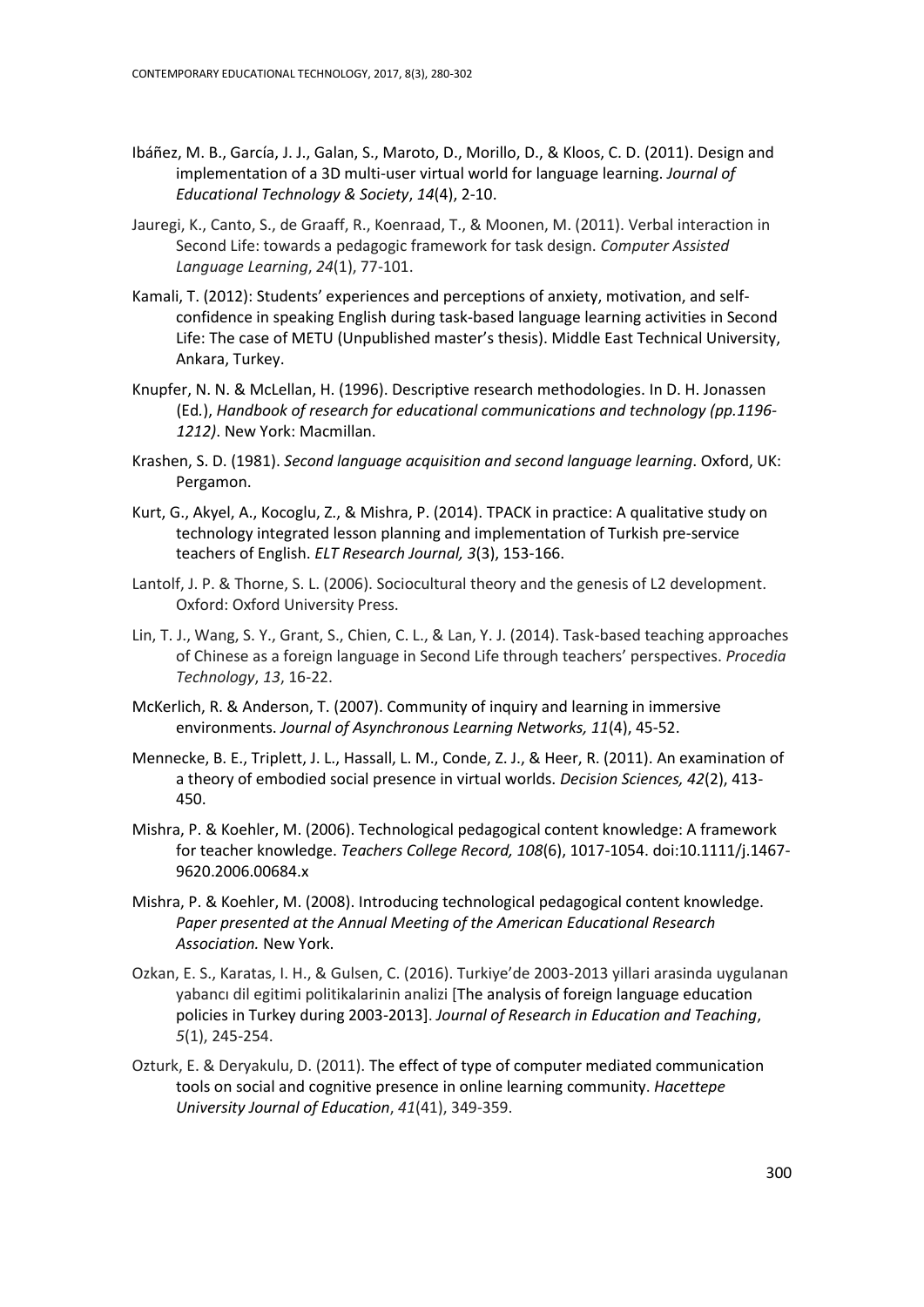- Pellas, N. (2017). An exploration of interrelationships among presence indicators of a community of inquiry in a 3D game-like environment for high school programming courses. *Interactive Learning Environments, 25*(3), 343-360.
- Peterson, M. (2006). Learner interaction management in an avatar and chat-based virtual world. *Computer Assisted Language Learning, 19*(1), 79-103.
- Rogers, E. M. (2003). *Diffusion of innovation*. New York: Free Press.
- Rogers, L. (2011). Developing simulations in multi-user virtual environments to enhance healthcare education. *British Journal of Educational Technology, 42*(4), 608-615.
- Rudra, A., Jaeger, B., [Aitken, A.,](http://ieeexplore.ieee.org/search/searchresult.jsp?searchWithin=p_Authors:.QT.Aitken,%20A..QT.&newsearch=partialPref) Chang, V., & Helgheim, B. (2011).Virtual team role play using Second Life for teaching business process concepts. *Paper presented at 44th Hawaii International Conference System Sciences (HICSS*). Hawaii, USA, 1-8.
- Salt, B., Atkins, C., & Blackall, L. (2008). Engaging with SecondLife: Real education in a virtual world literature review, SLENZ Project. Retrieved on 3 July 2017 fro[m http://piensl.](http://piensl/) pbworks.com/f/slliteraturereviewa1.pdf.
- Sancar-Tokmak, H. & Yanpar-Yelken, T. (2015). Effects of creating digital stories on foreign language education pre-service teachers' TPACK self-confidence. *Educational Studies, 41*(4), 444-461.
- Satar, H. & Ozdener, N. (2008). The effects of synchronous CMC on speaking proficiency and anxiety: Text versus voice chat. *The Modern Language Journal*, *92*(4), 595-613.
- Savenye, W. C. & Robinson, R. S. (2003). Qualitative research issues and methods: an introduction for educational technologies. In David H. Jonassen (Ed*.*). *Handbook of research for educational communications and technology (pp.1045-1071)*. New York: Macmillan.
- Schieffelin, B. B. & Ochs, E. (1986). *Language socialization across cultures* (No. 3). Cambridge: Cambridge University Press.
- Smith, B. (2003). The use of communication strategies in computer-mediated communication. *System*, *31*(1), 29-53.
- Son, J. B. (2011). Online tools for language teaching. *TESL-EJ*, *15*(1), 1-12.
- Stevens, V. (2006). Second Life in education and language learning. *TESL-EJ*, *10*(3), 1-4.
- Tseng, J. J. (2016). Developing an instrument for assessing technological pedagogical content knowledge as perceived by EFL students. *Computer Assisted Language Learning, 29*(2), 302-315.
- Uztosun, M. S., Skinner, N., & Cadorath, J. (2014). An action research study designed to implement student versus voice chat. *The Modern Language Journal*, *92*(4), 595-613.
- Vrellis, I., Avouris, N., & Mikropoulos, T. A. (2016). Learning outcome, presence and satisfaction from a science activity in Second Life. *Australasian Journal of Educational Technology, 32*(1).
- Wang, C. H. (2005). Questioning skills facilitate online synchronous discussions. *Journal of Computer Assisted Learning*, *21*, 303-313
- Wang, Y. & Braman, J. (2009). Extending the classroom through Second Life. *Journal of Information Systems Education, 20*(2), 235-247.